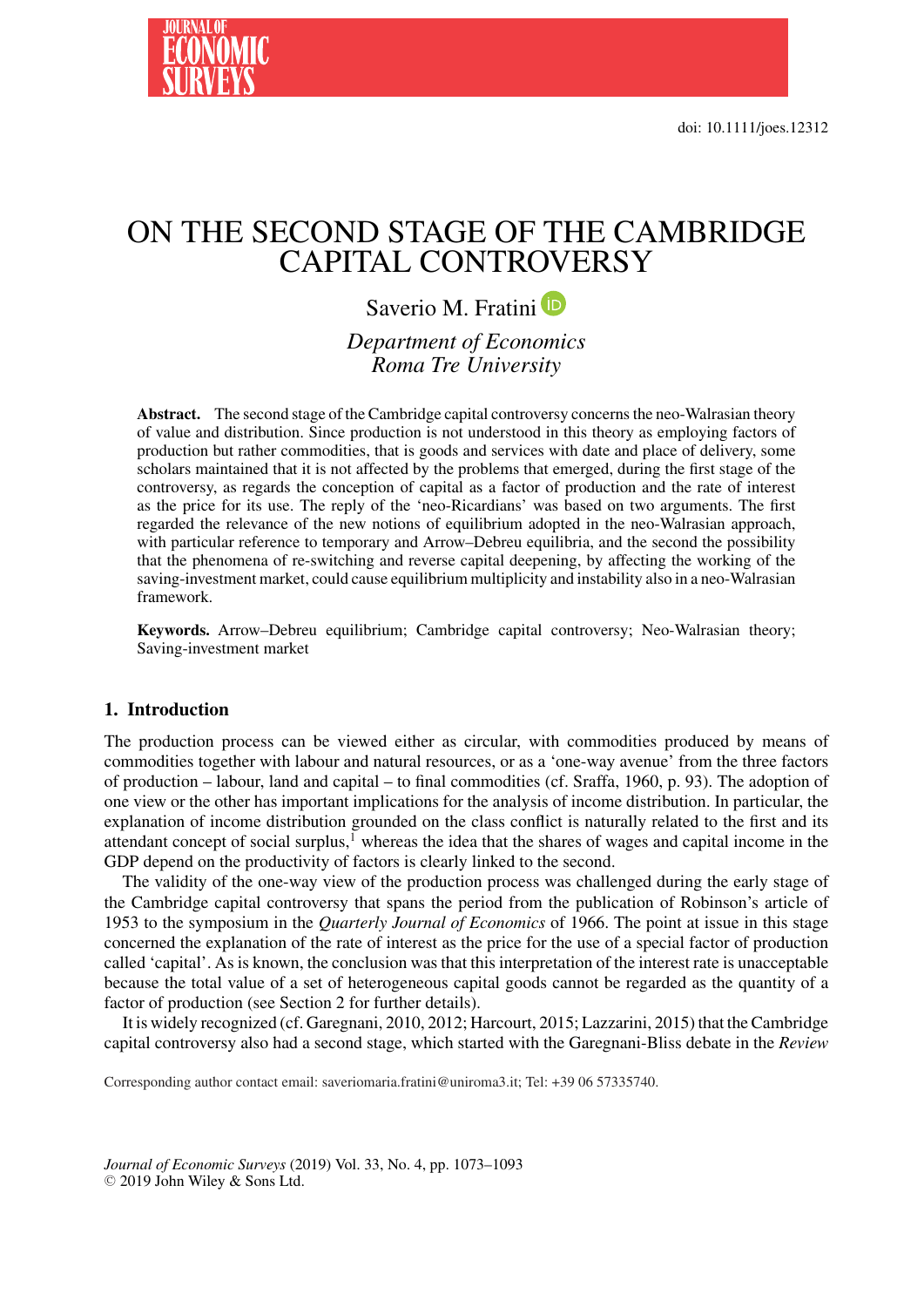*of Economic Studies* in 1970 and has not yet arrived at a definitive conclusion, even though some results have been obtained.

This stage concerns the neo-Walrasian theory of value and distribution, in which, as is known, capital is not seen as a factor of production. In actual fact, this approach sees production processes not as employing factors of production, but rather commodities, understood as goods and services with specified dates and places of delivery.<sup>2</sup> The neo-Walrasians therefore claimed that their theory of supply and demand was immune to the results obtained during the first stage by the 'neo-Ricardians', the economists who follow Sraffa's approach.

The neo-Ricardian reaction to this claim developed along two lines. The first regarded the significance of the notions of equilibrium adopted in the neo-Walrasian approach, with particular reference to temporary and Arrow–Debreu equilibria. The second instead concerned the possibility that the phenomena of reswitching and reverse capital deepening,<sup>3</sup> by affecting the working of the saving-investment market, might bring about equilibrium multiplicity and instability in a neo-Walrasian framework as well.

The present paper addresses the literature on these points. After a brief summary of the first stage of the controversy (Section 2), it undertakes a reconstruction of the central features of the Garegnani-Bliss debate (Section 3) and the neo-Walrasian standpoint (Section 4). As regards the neo-Ricardian response, Section 5 discusses the critique of the new notions of equilibrium. The argument about equilibrium multiplicity and instability caused by the saving-investment market is instead divided into two parts, one regarding Arrow–Debreu models (Section 6) and the other stationary models (Section 7). Appendices A and B focus on technical aspects.

# **2. The First Stage of the Controversy: A Summing Up**

The debates about the notion of capital are as old as its marginalist conception as a factor of production. Cambridge (U.K.) economists began to be involved in these controversies since the 1930s, with the contributions by Sraffa (1932) and Kaldor (1937). What we call the Cambridge capital theory controversy actually started during the 1950s, however, with the publication of Robinson's and Champernowne's articles of 1953 and then the Corfu conference of 1958.4

The various surveys of the contributions to this controversy already available include a detailed reconstruction of the debate from the Cambridge (U.K.) standpoint by Harcourt (1969, 1972) and Cohen and Harcourt (2003), and the analyses from a different perspective developed by Stiglitz (1974) and Dixit (1977).5 This paper will therefore not attempt a complete overview of the first stage of the debate and instead focus solely on some specific points of relevance.

The central core of the controversy emerged with the publication of Sraffa's *Production of Commodities by Means of Commodities* (1960), followed two years later by Samuelson's article on the 'surrogate' production function (Samuelson, 1962). Taking a 'persistent position' of the economy characterized by stationary relative prices and a uniform rate of profit among sectors as his point of reference, $6$  Sraffa showed that the link between relative prices and distribution variables, the wage rate and the profit rate in particular, can be complex and unpredictable. For example, in the event of a change of distribution in a certain direction, such as a continuum rise in the rate of profit, the relative price of two commodities may rise and fall in alternating stretches (cf. Sraffa, 1960, p. 38, figure 3).

This result, as Sraffa pointed out (1960, p. 38), actually deprived of any significance the claim that different methods of production of the same commodity can be understood as involving higher (or lower) 'capital intensity', as though this were a property of technical nature. Precisely because the prices of capital goods depend on the wage rate and the profit rate, the ordering of production methods on the basis of their employment of capital per unit of labour could, in general, vary as income distribution changes. Therefore, as in the case of two production methods, the process that initially has the lowest capital intensity can come to have the highest capital intensity for different levels of the distribution variables.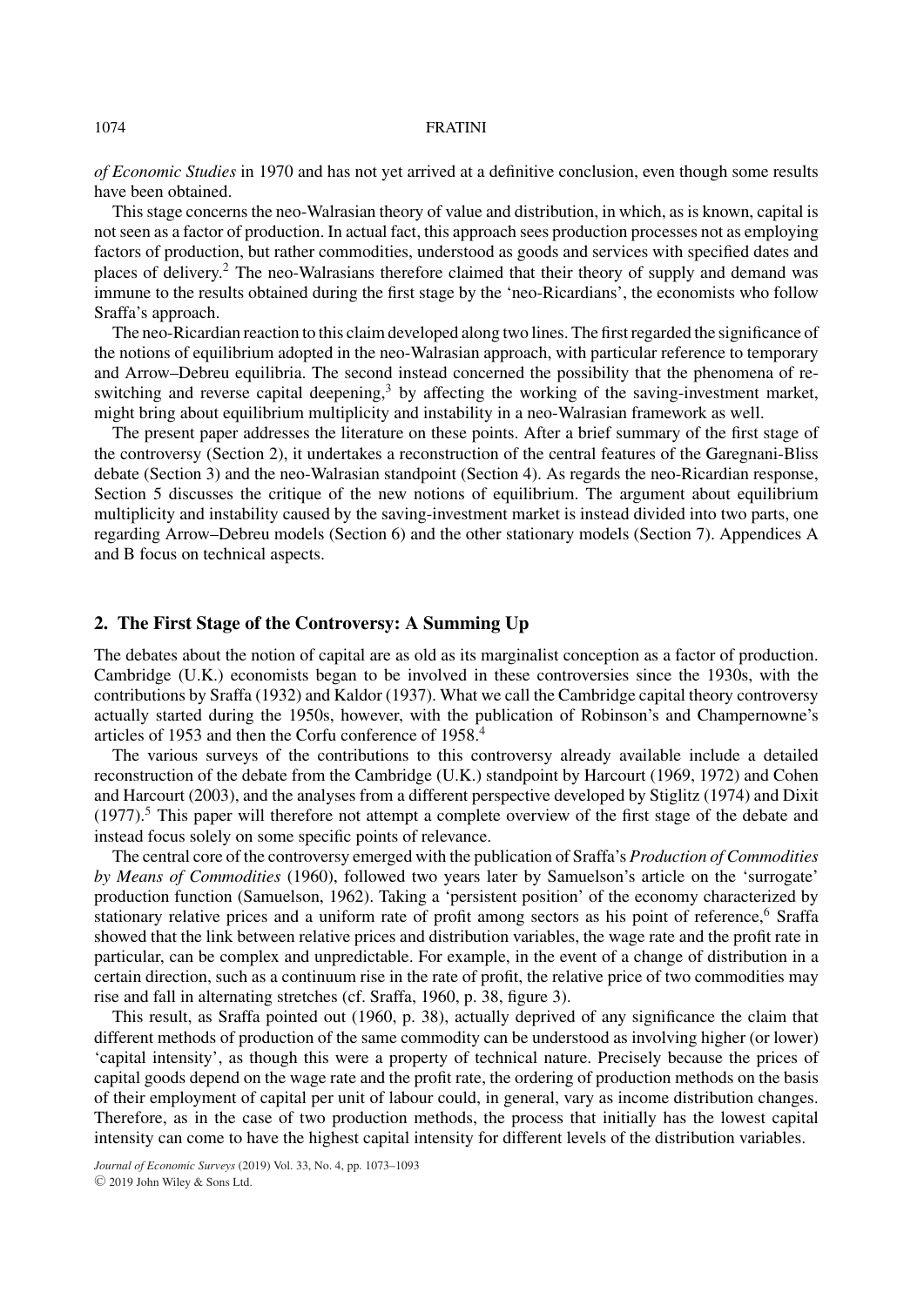One of the pillars of the neoclassical/marginalist theory of distribution was thus challenged, namely the idea that capital should be regarded as a factor of production, that is as an input, on a par with labour so as to justify a symmetrical explanation of the rate of interest (the general rate of profit) and of the wage rate, both understood as factor prices.<sup>7</sup>

Just two years after the publication of Sraffa's book,<sup>8</sup> Samuelson (1962) tried to put forward a reply. The argument was presented as a sort of 'parable' grounded on the discussion of a particular model in which the same consumption good can be obtained by means of many alternative techniques, each characterized by the employment of capital goods of a specific kind. Any change in the methods of production therefore entails a change in the kind of capital goods employed. In this case, since the quantities of heterogeneous goods cannot be compared, one method cannot be said to employ more 'physical capital' per unit of labour than another. Samuelson attempted, however, to prove the existence of a special substance, a sort of 'jelly' able to take the shape of every possible kind of capital good and from which capital goods derive their productive power. If such a jelly existed, the employment of capital goods would be merely apparent: every time there is a change in the technique in use that implies a greater (net) product per unit of labour, this must be due to an increase in the amount of jelly embodied in the capital goods employed per unit of labour.

Since the optimal technique for firms depends on the rate of interest, Samuelson's attempt would have worked if he had been able to prove that a lower rate of interest was necessarily associated with the use of techniques that, for the same amount of labour, employ a greater amount of jelly and give a greater final output. Levhari's contribution (1965) appeared to work precisely to this end, arguing that if a technique is adopted for a certain interest rate and then abandoned when the rate falls, it is impossible to switch back to that technique at a lower interest rate. He thus asserted the impossibility of the re-switching of techniques and hence also of a non-monotonic relation between the rate of interest and the amount of final output per unit of labour.

As unequivocally established in the 1966 symposium<sup>9</sup> in the *Quarterly Journal of Economics*, however, Levhari's theorem was incorrect. Pasinetti and Garegnani, two economists of the Anglo-Italian school that took Sraffa as its point of reference, as well as Morishima and Sheshinski, were able to prove by means of suitable counter-examples that re-switching is indeed possible despite Levhari's arguments to the contrary (cf. Bruno et al., 1966; Garegnani, 1966; Morishima, 1966; Pasinetti, 1966).

The possibility of re-switching made Samuelson's parable untenable. The fact that the same production technique of the final good can be adopted (i.e. optimal) for two different levels of the interest rate but not some levels between them proved the groundlessness of the view of capital as a factor of production to be employed together with labour in variable proportions, and hence also of the rate of interest as the price to pay for its use. As Samuelson himself admitted in the final paper of the symposium:

the simple tale told by Jevons, Böhm-Bawerk, Wicksell, and other neoclassical writers—alleging that, as the interest rate falls in consequence of abstention from present consumption in favor of future, technology must become in some sense more 'roundabout,' more 'mechanized,' and 'more productive'—cannot be universally valid. (Samuelson, 1966, p. 568.)

# Moreover,

There often turns out to be no unambiguous way of characterizing different processes as more 'capitalintensive,' more 'mechanized,' more 'roundabout,' except in the *ex post* tautological sense of being adopted at a lower interest rate (p. 582.)

This can be seen as the end of the idea of capital as a factor of production, at least outside the models in which the existence of just one commodity is assumed. There is no 'ultimate substance' or 'jelly' from which capital goods derive their productivity. The only thing that can take the shape of every possible set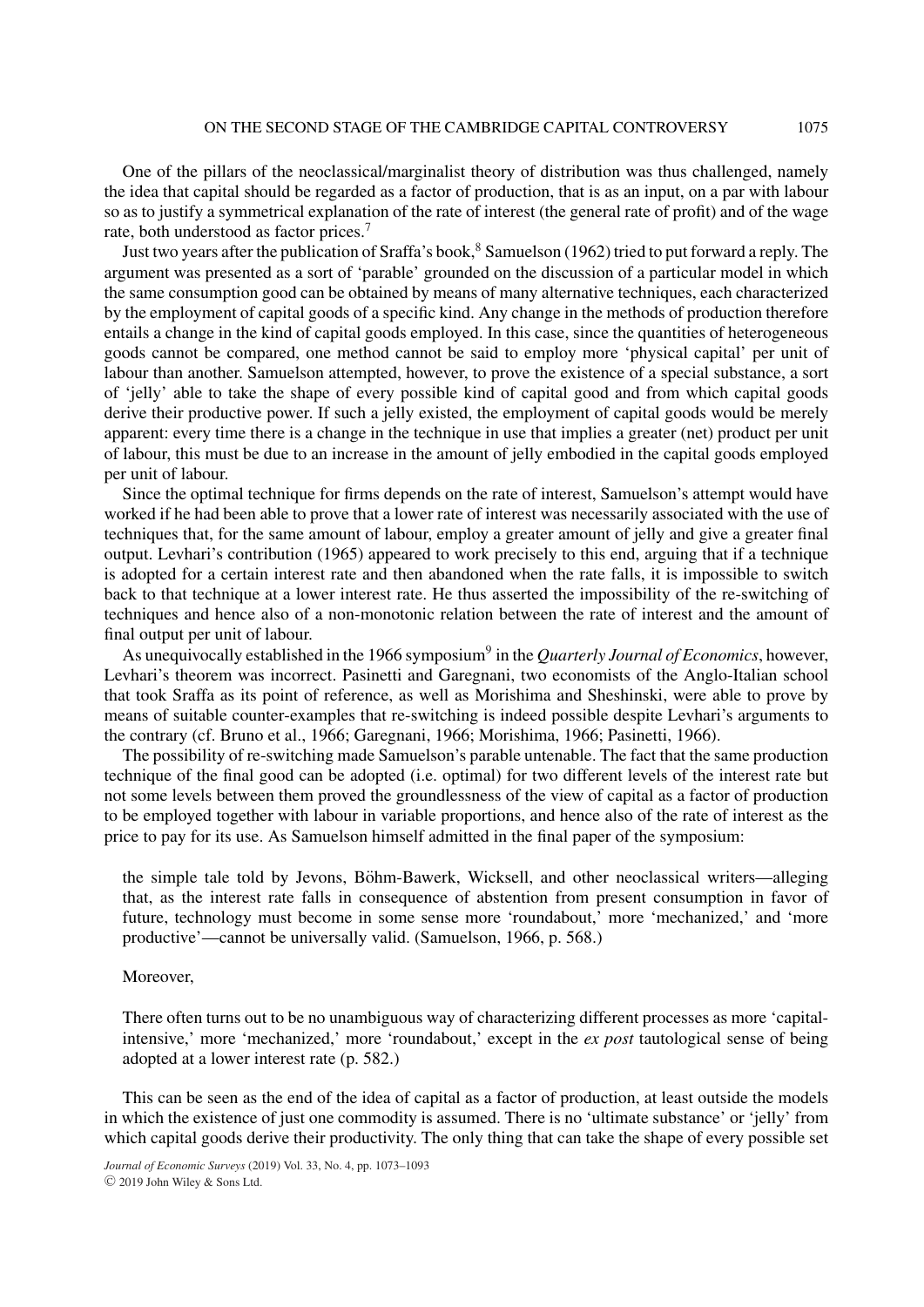of capital goods is the amount of purchasing power that covers their value. This cannot be regarded as the quantity of a factor of production, however, for the reasons given by Sraffa in his book.

# **3. The Garegnani-Bliss Debate in the** *Review of Economic Studies*

Once this had been established, any neoclassical economists wishing to go on regarding the interest rate as a price set by capital supply and demand would have been faced with the problem of possible 'reverse capital deepening', that is lower rather than higher demand for capital (for a given employment of labour) when the rate of interest decreases. Reverse capital deepening could therefore be seen as a possible (further) cause of equilibrium instability.

Samuelson touched on this possibility briefly at the end of the 1966 symposium, suggesting that instability and multiplicity problems could arise in Modigliani's life-cycle model or in a 'Solow-Harrod growth model' (Samuelson, 1966, p. 578). This critical argument was then employed by Garegnani in an article published in 1970 in the *Review of Economic Studies* (Garegnani, 1970a).

Garegnani's discussion of re-switching and reverse capital deepening as possible causes of equilibrium instability is presented in a somewhat peculiar way. Starting from an equilibrium position, he assumes an increase in capital supply due to positive net saving. This means that there is now an excess supply of capital at the initial level of the interest rate. The excess supply of capital causes the interest rate to fall. The decrease of the rate of interest is supposed to cause an increase in the demand for capital, but the opposite takes place in the event of reverse capital deepening: the demand for capital decreases and the excess supply can become even greater. He concludes as follows:

we are forced to the conclusion that a change, however small, in the 'supply' or 'demand' conditions of labour or capital (saving) may result in drastic changes of *r* and *w*. That analysis would even force us to admit that *r* may fall to zero or rise to its maximum, and hence *w* rise to its maximum or to fall to zero, without bringing to equality the quantities supplied and demanded of the two factors. (Garegnani, 1970, p. 426)

As stated above, Garegnani intended to highlight the possibility of a problem of equilibrium instability. Even though he clarified his position and reformulated this point in other papers (see in particular Garegnani, 1983, 1990), it is unclear, however, in the passage quoted above, whether the problem concerned comparative statics, equilibrium stability or even the very existence of equilibrium.

It was in the last sense that Bliss (1970) understood it in his comment on Garegnani's article published in the same journal, which was, as a result, mainly grounded on the existence proof of equilibrium for Arrow–Debreu models. As he wrote at the beginning,

Professor Garegnani in his paper makes a claim which, to economists familiar with the modern theory of general equilibrium, will seem rather surprising. He supposes an economy with many capital goods in stationary long-run equilibrium at rate of interest *r*\*. He then asks himself whether, following a change in demand leading to "a tendency to positive saving", there exists a new equilibrium of supply and demand consistent with the new demand functions. He concludes that no such equilibrium need exist (p. [4]25-28). Now an equilibrium of supply and demand certainly might not exist, but we know from the work of G. Debreu [1959] that the conditions required for existence are rather weak, and that existence can be guaranteed whenever demand functions are continuous and the technology a convex one (e.g. a linear technology). Both these conditions obtain in Garegnani's model. How then does he arrive at his conclusion? (Bliss, 1970, p. 437)

According to Bliss, Garegnani obtained his result because he focused on 'stationary long-run equilibria' and, by so doing, failed to perceive the possible existence of equilibria in which relative prices and the rate of interest change over time. The important thing now, however, is not so much to go into the details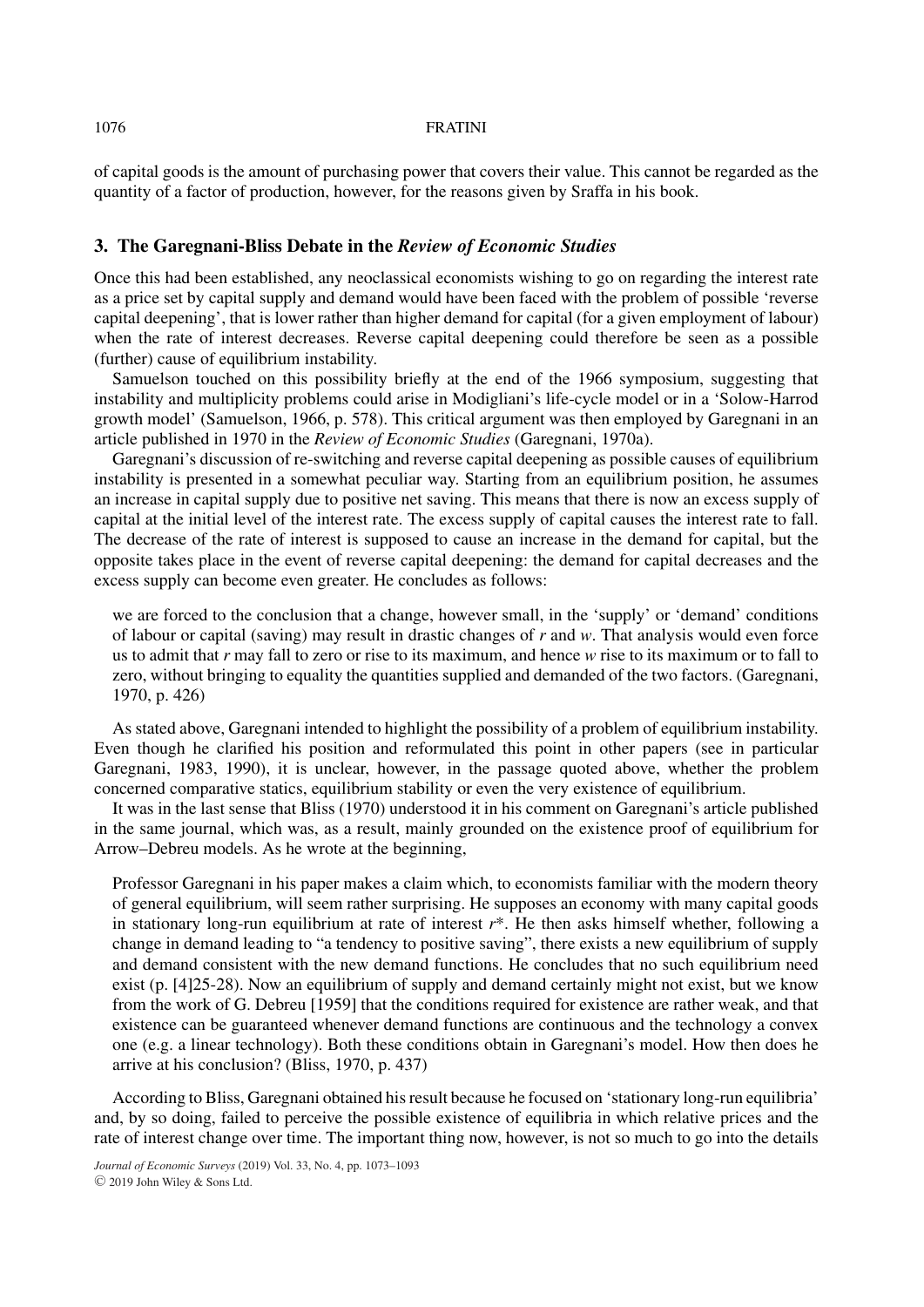of the Garegnani-Bliss debate as to stress that it can be regarded as the ideal dividing line between the first and second stages of the Cambridge capital controversy. Both of the primary features characterizing the second stage of the capital controversy were in fact introduced in that debate: (i) re-switching and reverse capital deepening were indicated as possible causes of equilibrium instability and (ii) attention shifted to the neo-Walrasian models, where capital is not understood as a factor of production and the rate of interest as the price for its use.

Moreover, in this second stage, only one Cambridge was involved: the one in England. The neoclassical side of the controversy was no longer represented by Samuelson and the other MIT economists, who were replaced by Bliss, Hahn,<sup>10</sup> and, some years later, Mandler.

# **4. Neo-Walrasians versus Neo-Ricardians**

As seen in Section 2, the results obtained in the first stage of the controversy concerned the view of capital as a factor of production and the rate of interest as the price for its use. They therefore left the neo-Walrasian theory of value essentially untouched, as these problematic conceptions are no part of it.

The neo-Walrasians therefore proclaimed with great emphasis that their theory of commodity prices is not affected by the Sraffian – or neo-Ricardian, as they prefer to say – critiques of the neoclassical/marginalist theory of capital. In particular, Bliss (1975) and Hahn (1975, <sup>11</sup> 1982b) maintained that in neo-Walrasian general equilibrium models, starting from given initial endowments of commodities and assuming complete current and forward markets opened simultaneously at the initial date, it is possible to arrive at the determination of the intertemporal price system with no need to aggregate capital goods either in value terms or by means of any special 'jelly'. Moreover, they claimed that the critical arguments used by the neo-Ricardians were aimed at naïve versions of the theory, those appropriate for first-year students, which employ aggregation for the sake of simplicity, but have no impact on more sophisticated versions such as the neo-Walrasian. In Hahn's words:

The neo-Ricardians, by means of the neoclassical theory of the choice of technique, have established that capital aggregation is theoretically unsound. Fine. Let us give them an alpha for this. The result has no bearing on the mainstream of neoclassical theory simply because it does not use aggregates. It has a bearing on the vulgar theories of textbooks. But textbooks are not the frontier of knowledge. (Hahn, 1975, p. 363)

On the one hand, the neo-Walrasians therefore admitted, as Samuelson already had in his summing-up of 1966, that the conception of capital as a factor of production is 'theoretically unsound'. It can have a place only in 'the vulgar theories of textbooks'.<sup>12</sup> They were also aware that this particular factor of production was invented with the aim of explaining the rate of interest as the price for its use. As Bliss writes:

It is true, of course, that capital, meaning here the physical goods which are used in capitalistic production, is typically held by its owners as a store of wealth and a source of income. But it does not follow that the economic theorist should regard it exclusively in this light. Wherein lies the temptation to do so? It is to be found in a closely associated view; namely, that the rate of interest is the price of capital. The value which accrues from a sale is the product of price and quantity sold. Hence if the rate of interest is the price of capital, the quantity of capital must be the wealth on which an interest yield is calculated. It will be shown shortly why this view is incorrect, but to cut a long story short, the conclusion may be announced at once. The rate of interest is not the price of capital. (Bliss, 1975, pp. 6–7)

On the other, however, they wanted to defend the supply-and-demand explanation of value and distribution. In particular, Hahn (1982b) argued, by means of a two-period and two-good example,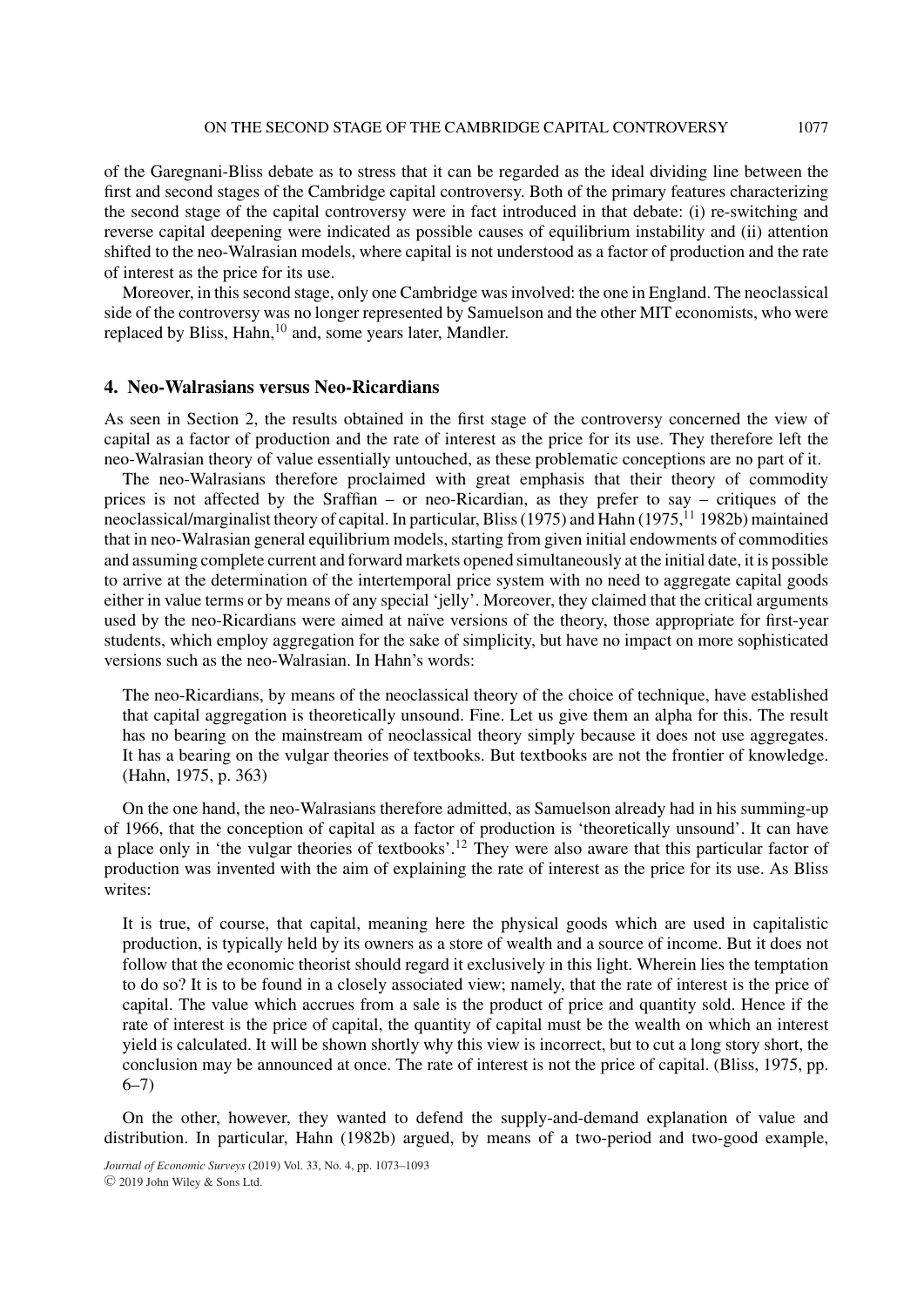that the results (existence and Pareto-efficiency) obtained for the Arrow–Debreu equilibrium were 'not based on any aggregation hypothesis' (p. 371) and therefore not at risk. He thus drew the following conclusion:

unless one wishes to claim that aggregation is essential if a theory is to be called neoclassical, so that Arrow-Debreu for instance are not neoclassical, none of this [i.e. the neo-Ricardian critique] has any bearing on the main issue of this lecture. Sraffa performed a service in showing how neoclassical arguments can be used to show neoclassical aggregation parables to be in logical difficulties. But that cannot help with a critique of marginal theory. (Hahn, 1982b, p. 373)

The Sraffian economists' response to Bliss's and Hahn's claims developed along two distinct lines. The first, which will be considered in the next section, concerned the significance of the new neo-Walrasian notions of equilibrium, with particular reference to Arrow–Debreu equilibrium. The second, addressed in Sections 6 and 7, sought instead to show the need, also in neo-Walrasian models, for a specific market for saving and investment that is actually analogous, at least as regards the problems that can arise there, to the market for the factor 'capital' in the traditional version of the neoclassical/marginalist theory.

# **5. The New Notions of Equilibrium**

Theories of value have traditionally focused attention on a price system understood as the centre around which the prices that regulate actual trade gravitate. This idea represented, and indeed still does, the link between reality, that is the prices determined in any trade session of a mercantile exchange, and one of the most abstract parts of economic theory, namely the theory of value.

The gravitation of actual prices around a theoretical central level was initially conceived by Adam Smith and then acknowledged by economists with no exceptions, including the founders of the neoclassical/marginalist approach. The 'long-run equilibrium' or the 'normal equilibrium' were in fact understood as the theoretical positions towards which the actual magnitudes tend. In Walras's words:

It never happens in the real world that the selling price of any given product is absolutely equal to the cost of the productive services that enter into that product, or that the effective demand and supply of services or products are absolutely equal. Yet equilibrium is the normal state, in the sense that it is the state towards which things spontaneously tend under a regime of free competition in exchange and in ´ production. (Walras, 1954, p. 224)

At a later time, however, with the rise of the neo-Walrasian approach, new notions of equilibrium were introduced whose link with reality is, at the best, dubious.

# 5.1 *Temporary and Arrow–Debreu equilibria*

According to the neo-Walrasian approach, commodities delivered at different dates typically have different relative prices. In the temporary equilibrium model, markets are open at the beginning of each period and agents take their decisions – consumption and production plans – on the basis of their expectations about the prices that will regulate trading when the markets reopen in future periods. In the Arrow–Debreu model, markets for every present and future delivery are instead open at the beginning of the first period only and never reopen, so that all the problems associated with the of formation of price expectations are avoided by assumption.<sup>13</sup>

Since these equilibrium models are not designed to determine a system of prices understood as the centre around which actual prices tend to gravitate, but rather different commodity prices for every possible date of delivery, the above-mentioned link between theory and reality breaks down.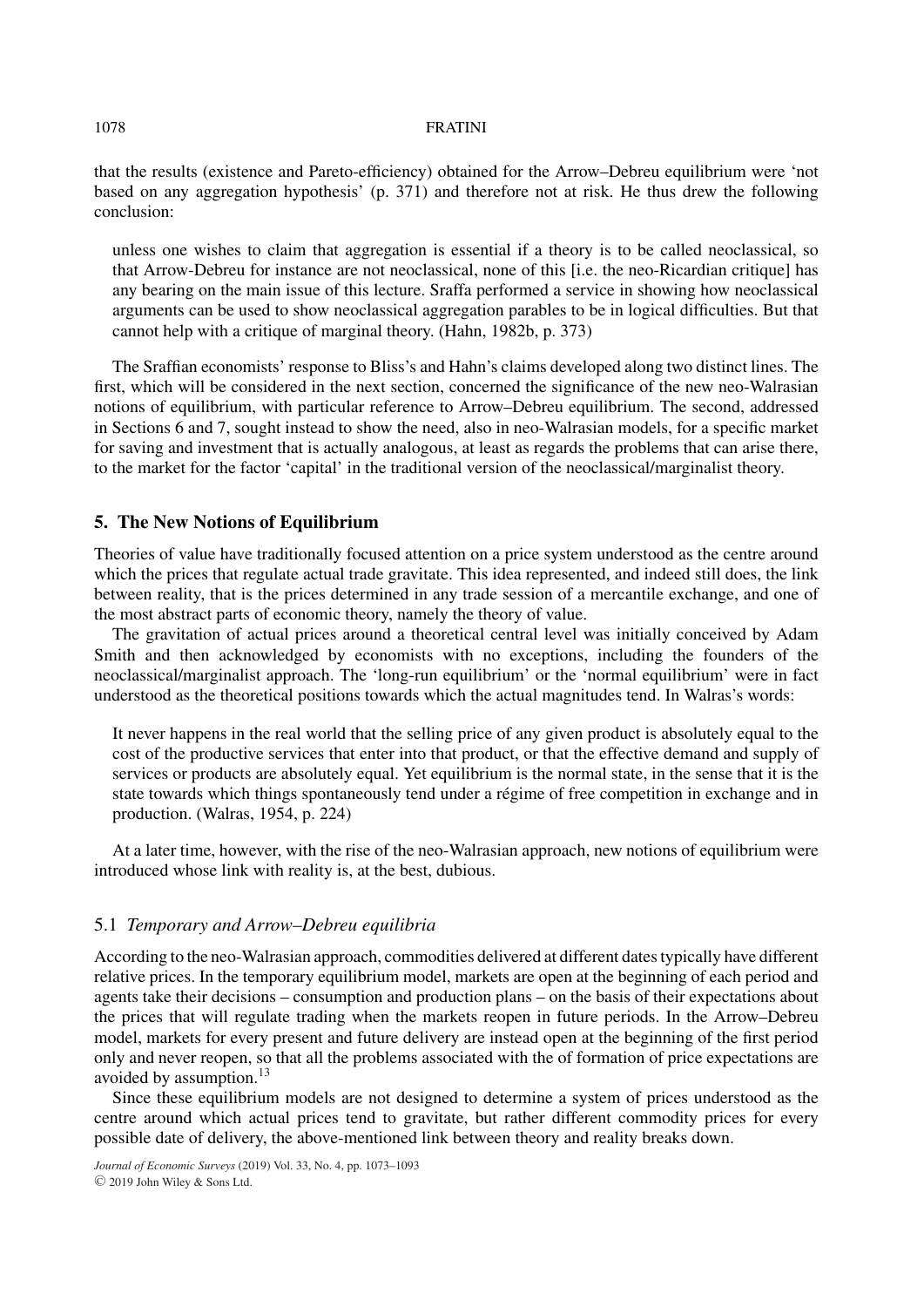Within the traditional conception, theoretical prices are generally different from the actual ones observed at different dates, and this is perfectly compatible with the tendency of the latter to orbit around the former. If instead, as in the neo-Walrasian approach, equilibrium is formed by prices of goods and services delivered period by period, then there is no possibility of the adjustment (or tendency) of actual prices towards theoretical ones. In the case of the Arrow–Debreu model in particular, either the actual prices of the commodities delivered at a certain date, say period *t*, correspond through some coincidence to those initially determined by equilibrium for delivery at that date, or the next date,  $t + 1$ , will arrive and the actual and theoretical prices for delivery in *t* will definitively remain different. In other words, since adjustment or gravitation processes take time, they do not appear to be possible with reference to prices of commodities with specific delivery dates.

This problem was initially mentioned very briefly by Malinvaud, who wrote that, in the Arrow–Debreu framework, '[t]here might be some difficulties with stability since time must then enter both the definition of equilibrium, and the process of convergence toward equilibrium' (Malinvaud 1961, p. 152).

The point was then developed by Garegnani during a conference held in 1974 at the State University of New York in Buffalo, the proceedings of which were published in 1976. In particular, Garegnani (1976, pp. 36–39) argued that the lack of persistency of the conditions determining the equilibrium level of commodity relative prices – so that different relative prices are determined for different dates of delivery – would prevent that level from being conceived as a centre of gravitation for actual prices. In the neo-Walrasian models, the forces driving the changes of equilibrium prices for commodities with different delivery dates are at work simultaneously with those that should push actual prices towards the equilibrium position. As a result, before the adjustment to the equilibrium level of prices for delivery in a certain period is completed, the next period arrives (equilibrium) relative prices change, and the adjustment remains incomplete.

Garegnani therefore concluded that the abandonment of the traditional method due to the rise of the neo-Walrasian approach took place at the expense of the relevance of the theory of value, which became a kind of intellectual toy devoid of any importance for the analysis of reality. This is indeed sometimes admitted even by neo-Walrasian authors, who say that the Arrow–Debreu equilibrium is simply a benchmark against which the real economy can be measured in order to highlight problems of market incompleteness or inefficiency, not a position towards which it tends in the long run (see, for example, Geanakoplos, 1987, p. 117).

Garegnani's point was then taken up and developed by Petri, in a number of papers (1978, 1991, 2004, 2017), and by other scholars.14 The problem stressed by Petri (2004, pp. 39–53) concerns, in particular, the 'impermanence' of the data on which the equilibrium is determined. Within the theoretical tâtonnement process, invented by Walras and adopted by most of the neo-Walrasian scholars (cf. Hahn, 1982a), the search for the equilibrium price vector is driven by an auctioneer that calls a set of prices and allows trades only if agents' decisions are mutually consistent at those prices, that is if they are market-clearing prices. Trades at disequilibrium prices cannot be excluded, however, if the adjustment process is to have something to do with reality.<sup>15</sup> Disequilibrium prices and disequilibrium decisions can therefore have an unpredictable effect on some of the data on which the equilibrium depends, especially the endowments of commodities and their distribution across agents. As a result, the equilibrium prices for future delivery change during the process of adjustment.

# 5.2 *The 'Hicksian Divide'*

Looking at the history of modern general equilibrium theory, Garegnani claimed that there was an 'Hicksian divide' in the evolution of the neoclassical/marginalist approach. More precisely, he maintained that the difficulties encountered by the traditional marginalist theory with reference to capital as a factor of production were indeed at the origin of the neo-Walrasian drift<sup>16</sup> and a central part in determining this turning point was played by Hicks (cf. Garegnani, 1976, 1990 and especially 2010 and 2012).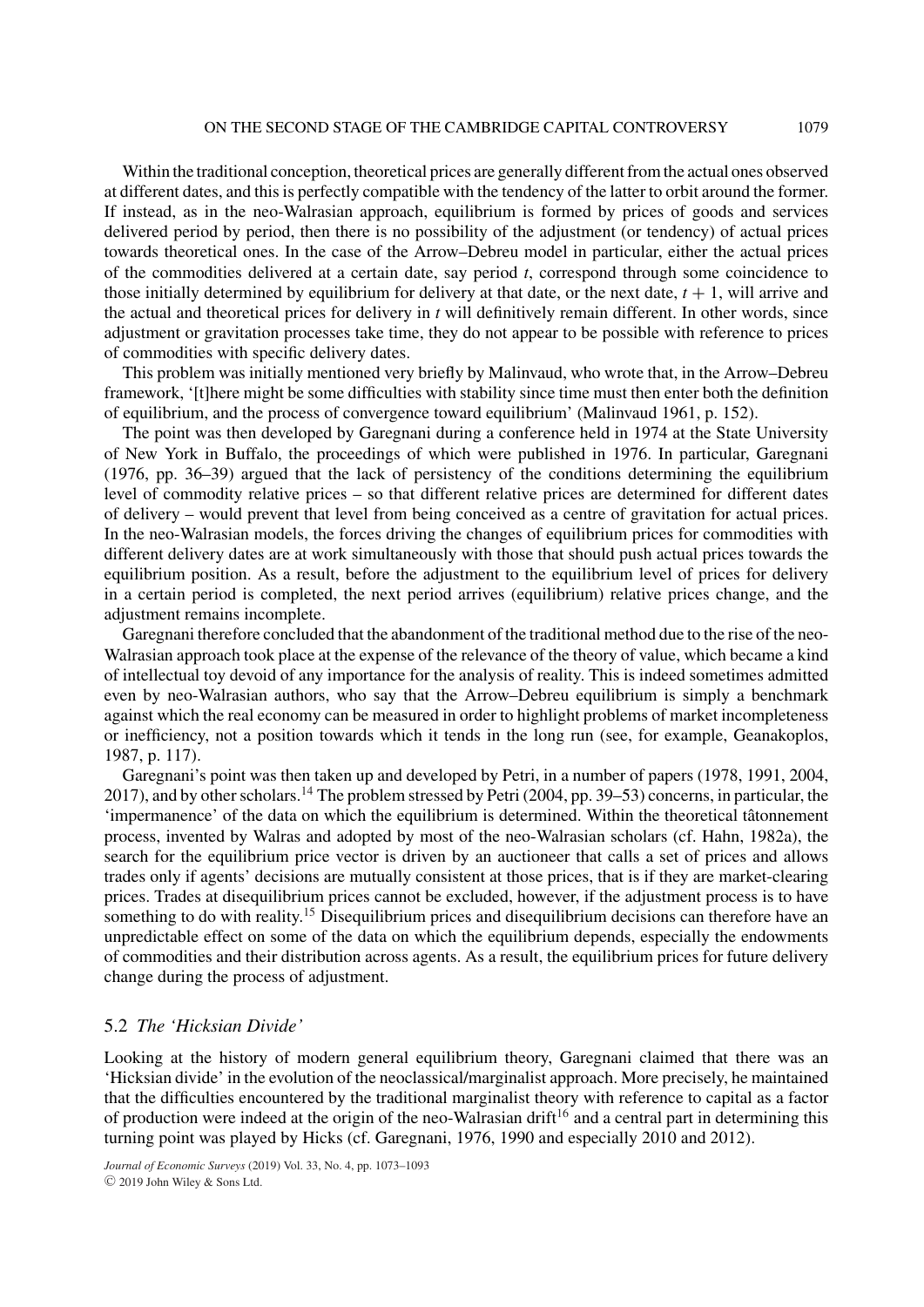As is known, Hicks's initial attempt, in his *Theory of Wages* (1932), to develop an explanation of income distribution based on the marginal productivity of factors had met with strong objections due to the particular nature of the factor 'capital'. In a well-known review of the book, Shove (1933, pp. 470−71) claimed that Hicks neither gave an appropriate definition of capital nor said how quantities of that factor are to be measured, and that it would therefore be impossible to follow his reasoning until those points had been cleared up. These criticisms prompted Hicks to rethink his approach radically and embark on a new path in *Value and Capital* ([1939] 1946).

On the one hand, this involved taking up some features of the theory put forward by Walras, one of the founders of the marginalist approach. We refer in particular to the given endowment of commodities taken by Walras as the starting point for his supply-and-demand analysis instead of the given quantities of the factors of production (labour, land, and capital) on which the initial versions of the theory were mostly based.

On the other, however, since this arbitrary endowment of commodities is generally incompatible with the persistency (stationarity) of the system of relative prices,<sup>17</sup> Hicks was forced to abandon the traditional idea of equilibrium as a centre of gravitation and adopt a new conception in which relative prices are allowed to change at every possible date of delivery.<sup>18</sup> He thus introduced the notions of temporary equilibrium, in particular, but also of 'equilibrium over time', which corresponds to the modern Arrow– Debreu equilibrium.<sup>19</sup>

# **6. Saving-Investment Equilibrium: Part One**

As mentioned at the end of Section 4, the second argument introduced by neo-Ricardian scholars in response to Bliss and Hahn was based on the possibility that the phenomena of re-switching and reverse capital deepening would bring about equilibrium multiplicity or instability in neo-Walrasian models as well, even though they do not treat capital as a factor of production. Here we shall refer primarily to the contributions Garegnani presented in a number of seminars, conferences and papers (see Garegnani, 2000, 2003, 2005a, 2005b, 2011), but we must also mention similar or connected points developed by Schefold<sup>20</sup> (2000, 2003, 2005a, 2005b) and Parrinello (2005, 2008, 2011). The basic idea of this argument was that neo-Walrasian equilibria would require equality between saving and investment for each period. Investment being understood as the value of the capital goods demanded by firms, the problems affecting the demand for capital in value terms could therefore arise again through the investment function or curve.

# 6.1 *Garegnani on the Saving-Investment Market and Arrow–Debreu Equilibria*

Garegnani's analysis refers primarily to the model introduced by Hahn in his article of 1982. It is an Arrow–Debreu model with two commodities and two dates of delivery.<sup>21</sup>

It is assumed that there is no produced input and the initial endowments of commodities delivered in the first period (period 0) are partly consumed directly by households in that period and partly employed by firms, along with the endowment of labour, in order to produce consumption goods delivered in the second period (period 1).

For each commodity delivered in 0, Garegnani defines the amount 'saved' as the difference between its endowment and the quantity directly consumed. Saving is thus understood by Garegnani as the value of the quantities of commodities 'saved'. Investment is instead defined as the value of the commodities that firms wish to employ as capital goods in period 0.

It is therefore evident that the market-clearing conditions for commodities delivered in 0 entail equality between saving and investment as understood by Garegnani. A new system of equilibrium conditions is therefore built in which the two market-clearing conditions for the commodities delivered in 0 are removed and replaced by the condition of equality between saving and investment, defined as stated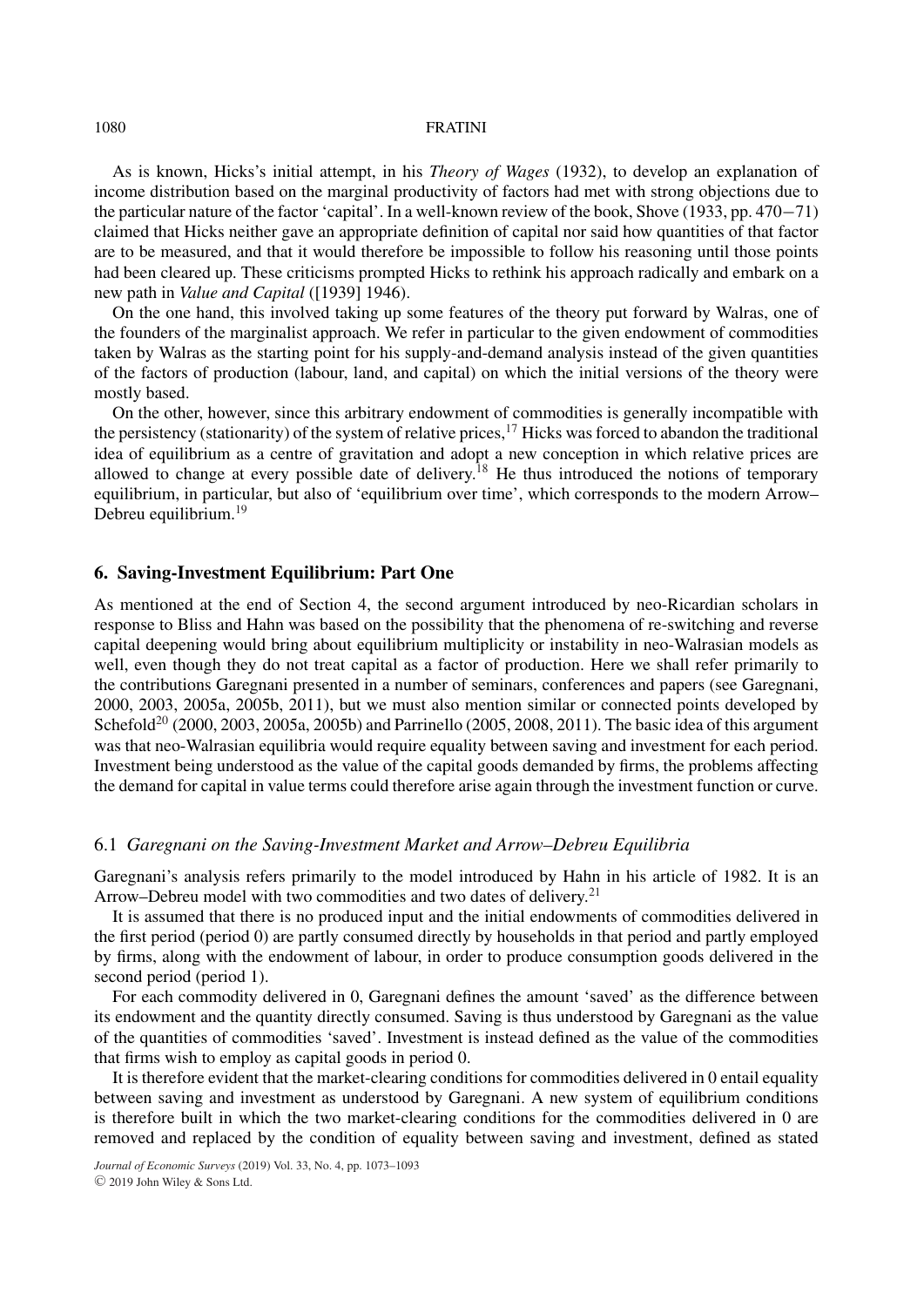above, and a special condition about the ratio in which the two commodities delivered in 0 are demanded, which must, in equilibrium, be equal to the ratio of their initial endowments. Garegnani then demonstrates the equivalence – as far as the solutions are concerned – of this new system of equilibrium conditions with the original one.

According to Garegnani, this new way of writing the system of equilibrium conditions reveals the need for an equality between saving and investment in Arrow–Debreu models. Even if capital is no longer understood as a factor of production, a condition of equilibrium between the supply of and demand for capital, intended as the value of commodities saved and invested, would still remain in these models. Moreover, Garegnani claims that reverse capital deepening could affect the direction of change of the amount of investment as the (own) rate of interest (of the numéraire commodity)<sup>22</sup> varies and could, by so doing, cause problems of equilibrium multiplicity and instability.<sup>23</sup>

#### 6.2 *Mandler's Response*

The neo-Walrasian reaction to this thesis was mainly driven by Michael Mandler, who attended Garegnani's and Schefold's presentations during the workshop 'General Equilibrium: Problems, Prospects, Alternatives', organized by Fabio Petri in Siena in the summer of 1999.<sup>24</sup> A few years later, in 2002, within the framework of a symposium in *Metroeconomica* on the book *Critical Essays on Piero Sraffa's Legacy in Economics* (Kurz, ed., 2000), he put forward an initial assessment of Garegnani's and Schefold's<sup>25</sup> contributions. In particular, he concluded that:

Schefold and Garegnani clarify that a convincing Sraffian critique of general equilibrium theory must focus on the stability and plausibility of equilibrium rather than existence. They pursue this project in different ways, Schefold by examining how equilibrium prices move through time when an economy's endowments change, Garegnani by studying the out-of-equilibrium behaviour at a point in time. I have argued that neither strategy succeeds, at least not when the consumer demand side of the model is sufficiently well behaved. (Mandler 2002, p. 220)

In 2005, *Metroeconomica* organized a second symposium expressly devoted to this controversy with articles by Garegnani, Schefold, Mandler and Parrinello.<sup>26</sup> On this occasion, referring to the Arrow-Debreu model introduced by Hahn and then taken up by Garegnani, Mandler (2005) proved that if household demand functions satisfy, on aggregate, the weak axiom of revealed preference (WARP),  $27$ then equilibrium multiplicity and instability are (generically)<sup>28</sup> ruled out independently of any possible hypothesis about the technical coefficients of production (see Appendix A for some analytical details).

In other words, Mandler's analysis showed that problems of multiplicity and instability can only arise in the Hahn–Garegnani model from phenomena concerning households' choices, especially the combinations of income effects across households that prevent the WARP from being satisfied at the level of market demand functions.<sup>29</sup> Firms' decisions, including those about production plans and the employment of inputs, therefore essentially play no part in causing multiple and unstable equilibria.

#### 6.3 *Are Saving and Investment Possible in the Arrow–Debreu Model?*

Contrary to what Garegnani had attempted to claim, reverse capital deepening cannot therefore be regarded, in the Arrow–Debreu model, as a possible further cause of equilibrium multiplicity and instability that operates by means of the saving-investment market. This conclusion enables us, however, to highlight an important shortcoming of the Arrow–Debreu equilibrium model. As pointed out by Schefold (2007) in a critical assessment of Garegnani's contribution, there is in fact no room for real saving and investment in the Arrow–Debreu framework.<sup>30</sup>

*Journal of Economic Surveys* (2019) Vol. 33, No. 4, pp. 1073–1093  $© 2019$  John Wiley & Sons Ltd.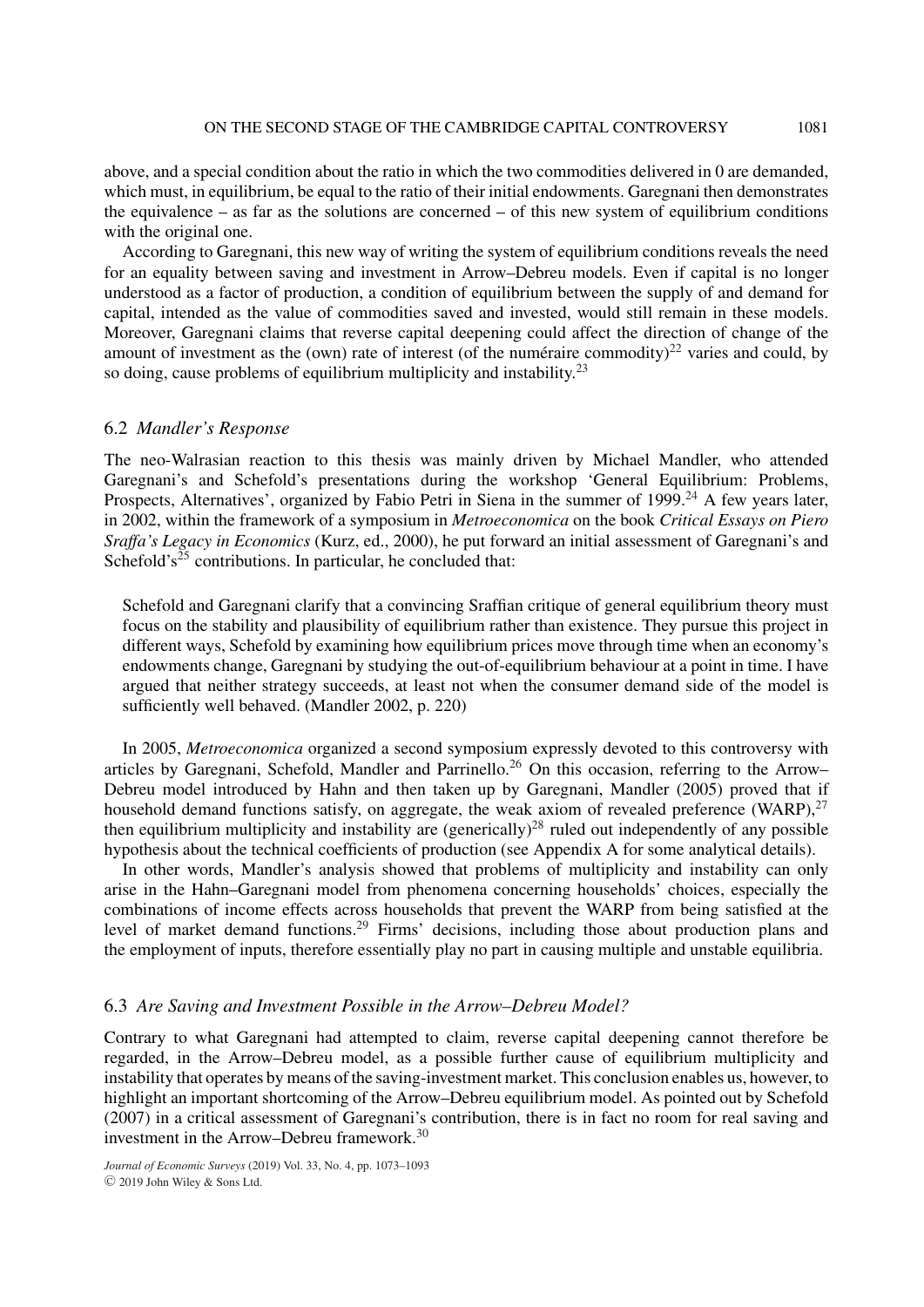As already outlined in Section 5, the Arrow–Debreu is a particular kind of neo-Walrasian model in which it is assumed that spot and forward markets are: (i) complete, that is it is possible to exchange all commodities for every possible date of delivery; (ii) of finite number, that is there is a finite number of possible delivery dates and (iii) open simultaneously in a single instant, the initial instant of the first period. The last feature has important implications for the point examined here.

On the one hand, given that firms can sell the output they will produce in the same moment as they buy the inputs they will employ, costs do not have to be paid in advance by means of capital<sup>31</sup> but can be financed directly out of revenues. In actual fact, even before Schefold's discussion of Garegnani's analysis, the impossibility of considering the investment of capital within an Arrow–Debreu economy was argued – perhaps for the first time – by Currie and Steedman (1990, chapter 7), who claimed that meaningful analysis of the investment of capital and its return can be developed only in models with spot markets open at every date. In these models, agents need to trade assets in order to move their purchasing power over time. This need is instead totally absent in the Arrow–Debreu framework, as the idea of transferring wealth over time has no real meaning there (Currie and Steedman, 1990, p. 147).

On the other, since all the markets are open for a single instant, the entire purchasing capacity of households must be used at that moment to buy commodities that will then be delivered on different dates. Saving in order to transfer purchasing power to some future date would thus actually be impossible in the Arrow–Debreu model, as no transaction can take place after the initial instant. In this framework, income and expenditure can exist in the one moment in which markets are open.

It therefore appears evident that neither firms' investment nor households' saving can be conceived of in this model if they are understood in the usual (consistent) way. Garegnani's very peculiar definition of saving and investment blurred the vision of this fact. $32$ 

# 6.4 *Is Re-Switching Possible in the Arrow–Debreu Model?*

As seen in Section 2, reference was made in the first stage of the capital theory controversy primarily to positions characterized by stationary relative prices, that is a situation in which the same relative price system applies both to inputs and to outputs. In this framework, as shown by Sraffa (1960), the link between distribution variables and relative prices is very close. For a given set of methods of production in use, once the rate of interest (or the wage rate) is known, the price vector is determined accordingly. As a result, if several sets of production methods – that is alternative techniques – are possible, the cost-minimizing one can be determined for each level of the rate of interest. This makes it possible to study the switching (and re-switching) of techniques for different interest rate levels.

By contrast, in the Arrow–Debreu model, commodities delivered at different dates have different relative prices.<sup>33</sup> As a result, there are more commodity prices to determine than outputs. Costs therefore have a weaker influence on prices and the link between the latter and the distribution variables is not as close as within a stationary framework. In particular, it has been demonstrated (Fratini, 2015), on the assumption of non-stationary relative prices, that if a level of the wage rate is taken as given, then neither the price vector nor the set of methods in use is univocally determined. Many different price vectors, supporting the use of different techniques, can be associated with the same wage rate.

In actual fact, the concept of a switch point between two techniques loses its meaning outside the case of stationary prices. The possibility of re-switching therefore appears to be restricted to cases in which the stationarity of relative prices is assumed or implied by features of the model.

# **7. Saving-Investment Equilibrium: Part Two**

Despite its failure to achieve its purpose, Garegnani's attempt was very fruitful. First, as stressed in Section 6.3, criticism of Garegnani's conclusions showed that the Arrow–Debreu model is not the right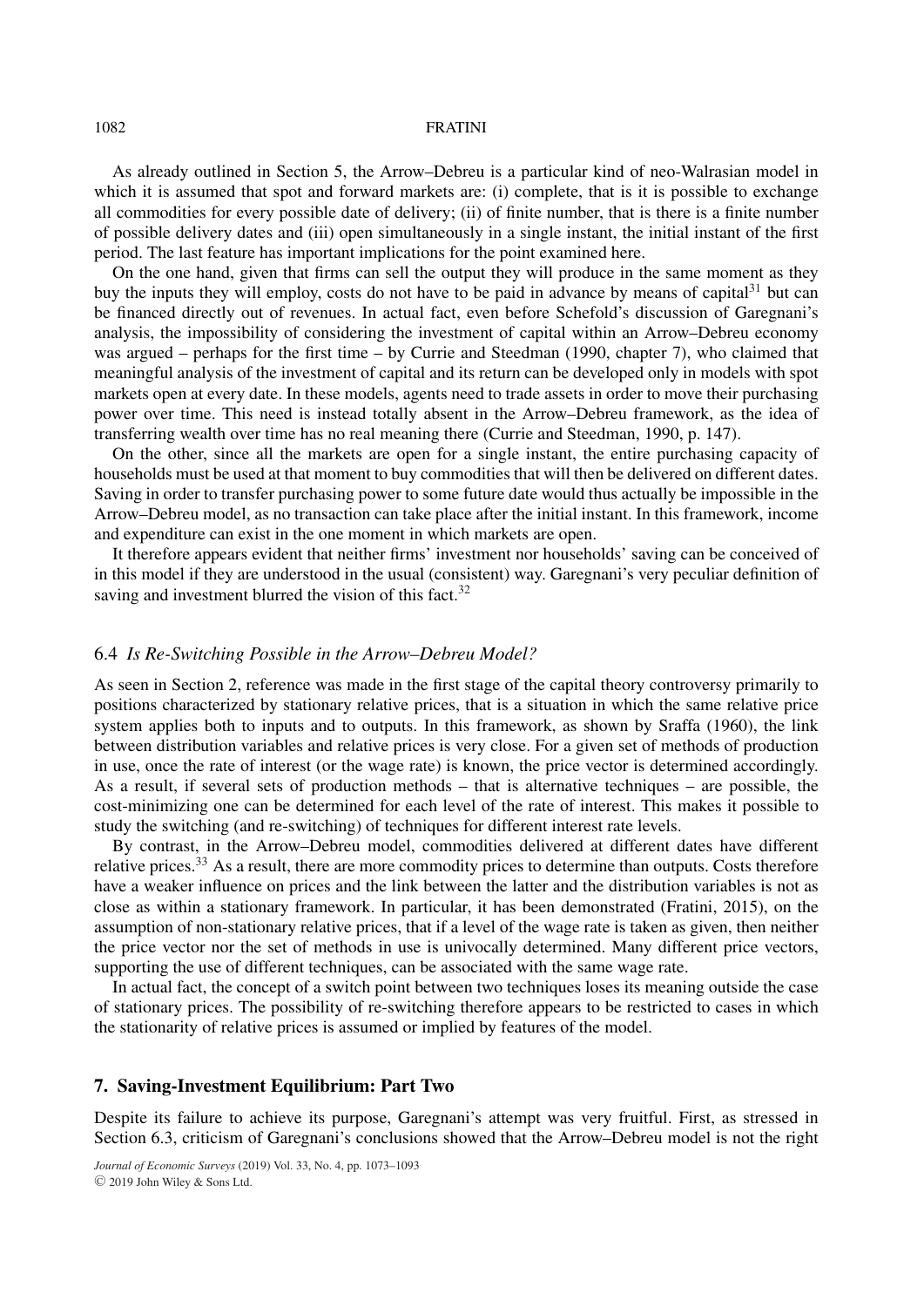framework to address decisions on investment and saving, as both of these are closely related to the possibility of market trades at different dates. Capital, understood as the amount of value that allows firms to pay for inputs before their outputs are sold, cannot exist if all the transactions, for present and future delivery, take place in the same moment. Second, it paved the way for a better statement of Garegnani's own point. Once it was clear that re-switching and reverse capital deepening cannot be found in the Arrow–Debreu framework, it also became clear that they could instead arise in neo-Walrasian models based on different assumptions.

Even though the relative prices of the commodities delivered in *t* can in general differ from those of the commodities delivered in  $t + 1$  in the neo-Walrasian theory, models can be conceived of in which, by hypothesis, relative prices remain stationary, one in particular being the model considered by Malinvaud (1953, section IV) and Bliss (1975, chapter 4).<sup>34</sup> Moreover, if chaotic dynamics are excluded, the positions of stationary equilibrium should be precisely those towards which the paths of (sequential) neo-Walrasian equilibrium tend over a sufficiently long period of time. As a result, if the analysis addresses these stationary equilibria, re-switching not only proves to be possible but its role in determining the multiplicity and instability of solutions can also be identified, precisely what was initially and unsuccessfully attempted with reference to the Arrow–Debreu equilibrium.

In these models, the stationarity of relative prices period by period requires the absence of accumulation of capital goods (per unit of labour).<sup>35</sup> As a result, the equality between gross saving and the value of the capital goods to replace must be included within the system of conditions for a stationary equilibrium (see Appendix B). This condition has characteristics very similar to the condition of equilibrium between the supply of and demand for capital. In particular, it is expected that the interest rate level will adjust in such a way as to make net accumulation nil, that is to bring about equality between gross saving and the value of capital goods employed by firms.<sup>36</sup> Hicks described this adjustment as follows:

A fall in the rate of interest would encourage the adoption of longer processes, requiring the use (at any moment) of larger quantities of intermediate products. But since we are in a stationary state, there can be no tendency for the stock of capital to increase or diminish; constancy of the stock thus gives us one relation between its size and the rate of interest. Also, if entrepreneurs do not desire to increase or diminish their stock, their net borrowing must be nil. If the demand and supply for loans are to be in equilibrium, net saving must therefore also be nil. The rate of interest must therefore be fixed at a level which offers no incentive for net saving or dis-saving. (Hicks [1939], 1946, pp. 118–119)

At the beginning of the above passage, Hicks claims that a fall in the interest rate would encourage the adoption of more capital-intensive methods of production. This does not always occur, however, as we know that reverse capital deepening is possible. Moreover, re-switching is also possible due to the stationarity of relative prices. The effects of the occurrence of reverse capital deepening and re-switching in the neo-Walrasian stationary models are discussed in Fratini (2007) and (2013).

With reference to an overlapping-generation model with linear methods of production and many different kinds of capital goods, the analysis can be focused on stationary equilibria and in particular on the levels of the interest rate<sup>37</sup> for which the amount of gross saving (per worker) corresponds to the value of the bundle of (circulating) capital goods employed (per worker). For this model, reverse capital deepening can be seen as a further cause of equilibrium multiplicity in addition to income effects.

More precisely, since wages are the income out of which savings are made, when the rate of interest approaches to its maximum level, the wage rate and the amount of saving tend towards zero. This means that the saving curve is either monotonically decreasing or bell-shaped. In both cases, there can be multiple equilibria even in the event of a well-behaved (monotonically decreasing) investment curve. If the saving curve is bell-shaped, however, multiple equilibria in the rising stretch must necessarily be associated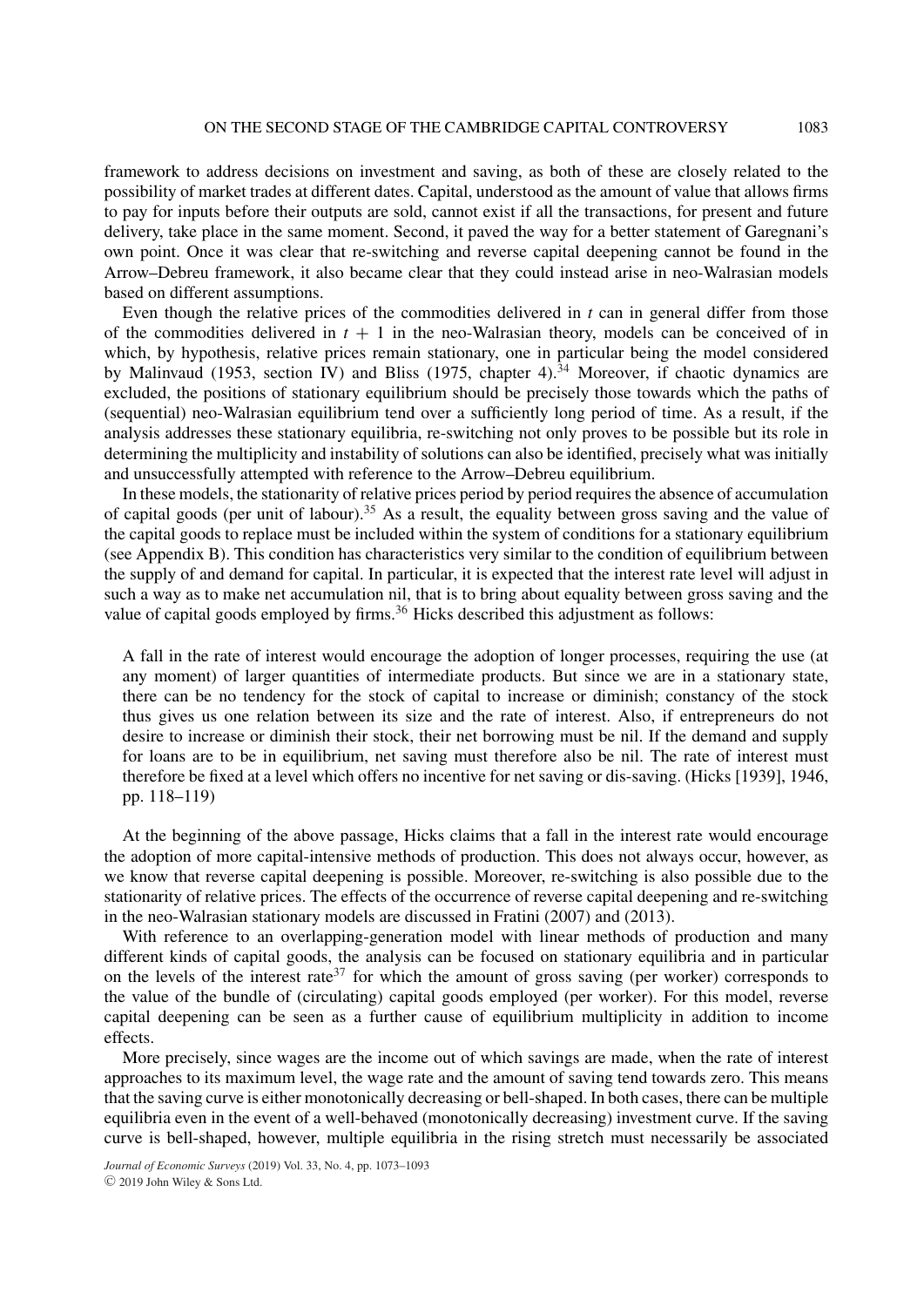with the occurrence of reverse capital deepening, which can therefore be regarded as a specific source of equilibrium multiplicity.

Moreover, on some assumptions of regularity concerning the saving function,  $38$  re-switching can be regarded as a cause of equilibrium local instability. In other words, with the equilibrium level as the starting point, a small drop in the rate of interest entails – if re-switching occurs – an excess of gross saving with respect to the value of the capital goods employed.

Garegnani's argument that even though they do not regard capital as a factor of production, neo-Walrasian models are not immune to problems similar to those that emerged in the first stage of the debate therefore ultimately proved correct, albeit in the framework of stationary rather than Arrow–Debreu models.

# **8. Conclusions**

As implicitly admitted by Samuelson (1966, p. 582) in writing that there is no unambiguous way to say that one method of production is more capital-intensive than another, capital is not a factor of production and the rate of interest is therefore not the price for its use. This is what was established during the first stage of the Cambridge capital controversy. As seen in Section 4, neo-Walrasian and neo-Ricardian (Sraffian) economists agree on this point. $39$ 

The disagreement between the two schools concerns whether this conclusion also has any impact on the neo-Walrasian theory of value and distribution. In particular, Bliss and Hahn maintained that the neo-Walrasian theory is not affected by the neo-Ricardian criticism because it regards production as a process employing commodities, that is goods and services with date and place of delivery, rather than factors of production.

The response to this claim was primarily developed by Garegnani and other neo-Ricardian scholars along two lines. The first is based on the fact that neo-Walrasian equilibrium prices cannot be understood as the central level around which the prices that regulate actual trades tend to orbit. The point therefore concerns the relevance of the neo-Walrasian theory for the interpretation of real economic phenomena. The second instead seeks to show that reverse capital deepening and re-switching can also occur in the neo-Walrasian models, due to the saving-investment market, and affect equilibrium multiplicity and instability.

As regards the second, the analysis initially took the Arrow–Debreu model as its particular point of reference. As argued by Currie and Steedman (1990) and by Schefold (2007), however, meaningful notions of saving and investment cannot be found within this framework because of the assumption of complete markets open for a single instant. Mandler (2005) was thus able to prove that problems of equilibrium multiplicity and instability cannot occur in this model if consumers' decisions are wellbehaved, that is if they satisfy the WARP in aggregate. More recent studies have shown, however, that problems of multiplicity and instability linked to re-switching can arise in a different class of neo-Walrasian models, namely stationary models characterized by zero net accumulation in each period.

Finally, even though the research is still in progress, there is a conclusion that can surely be drawn from analysis of the first and second stages of the Cambridge capital controversy. Empirical studies claim that in the most industrialized countries, the share of capital incomes in the total national income is in the interval of 25−30% (see Piketty 2014, p. 222, figure 6.5). Jevons, Böhm-Bawerk and the other founders of the neoclassical/marginalist approach would say that these capital incomes are what firms pay to households for the use of a factor of production and that their amount therefore depends on the marginal productivity of 'capital'. Thanks to the first stage of the capital controversy, it is known that this view is 'theoretically unsound', as Hahn put it. It is therefore reasonable to wonder whether the modern mainstream economic theory can provide us with a better explanation of the nature and the determinants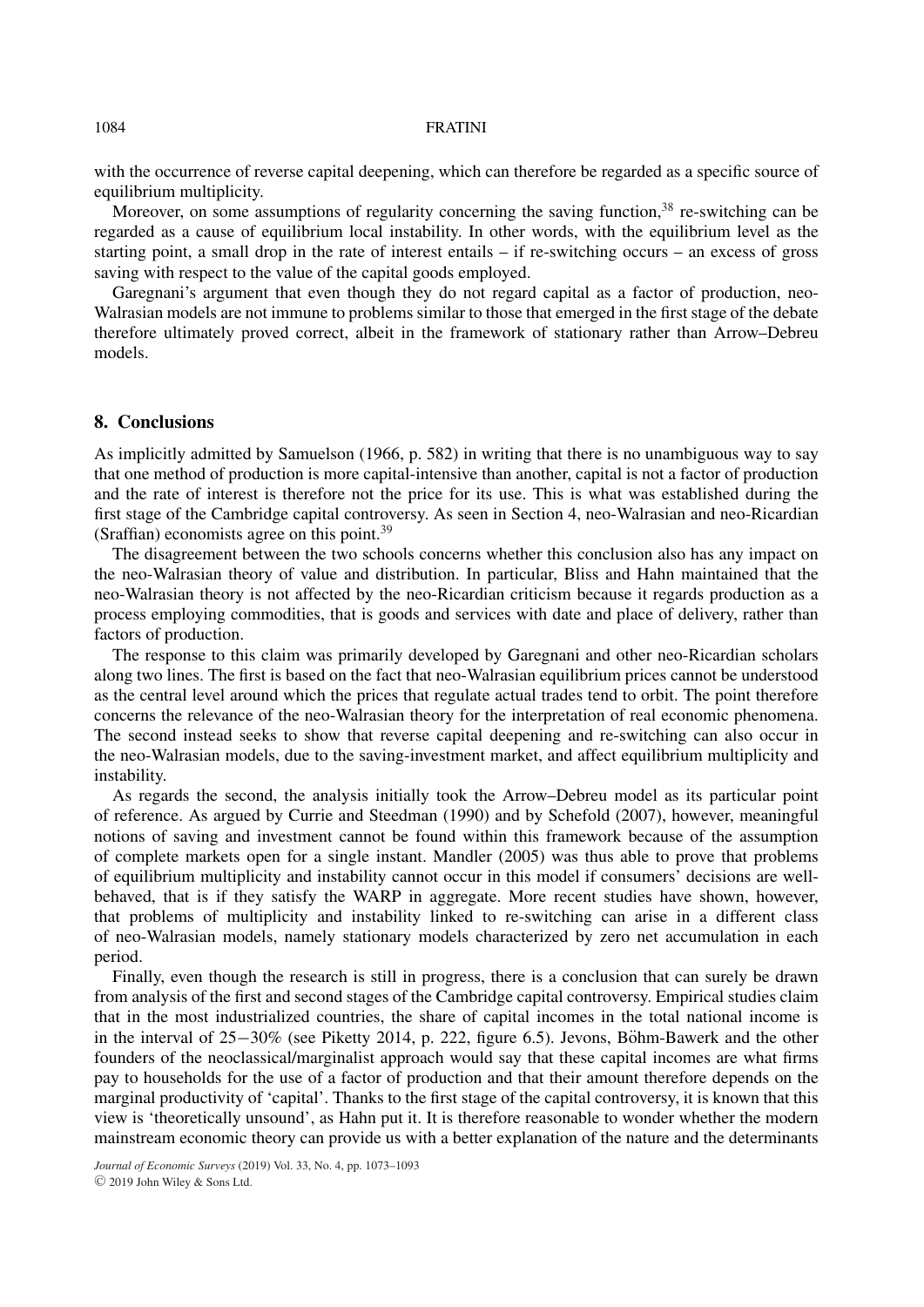# ON THE SECOND STAGE OF THE CAMBRIDGE CAPITAL CONTROVERSY 1085

of capital incomes. Serious doubts are emerging about this possibility, however, in the second stage of the controversy.

# **Acknowledgements**

For comments and suggestion received, thanks are due to C. Gehrke, G.C. Harcourt, A. Lazzarini and two anonymous referees. It goes without saying, the usual caveat applies.

# **Notes**

- 1. According to the standard definition, the social surplus is the difference between the bundle of commodities obtained as social output and the quantities of commodities necessary to enable the repetition of the production process (cf. Garegnani, 1984, pp. 292–293).
- 2. For the sake of simplicity, the possibility of different 'events' or 'states' at the moment of delivery is not considered in this paper.
- 3. In order to avoid possible misunderstandings, 're-switching' is to be understood as the case in which the same set of production methods is in use for two different levels of the rate of interest but not for some levels between them, and 'reverse capital deepening' as the case in which a higher level of the rate of interest (relatively to the wage rate) leads to higher investment of capital per unit of labour.
- 4. The International Economic Association held a conference in Corfu (Greece) on the theory of capital in 1958. A number of very important economists took part, including Sraffa. For a record of the conference, see Hicks (1960) and Lutz and Hague (1961).
- 5. The most important contributions to this debate are also collected in Bliss, Cohen and Harcourt's three-volume edition *Capital Theory* (2005), which includes two introductions, one by Bliss and the other by Cohen and Harcourt.
- 6. This 'normal' or 'long-run' position has constituted the framework for recognition of the persistent determinants of commodity relative prices since Adam Smith's time. It was only recently, as we shall see below, that this method was abandoned with the advent of the neo-Walrasian notions of equilibrium. We shall return to this point in Section 5.
- 7. The conception of the rate of interest as the price that brings the supply of and demand for capital into equilibrium is typical of almost all the traditional versions of the neoclassical/marginalist theory. For example, Marshall explicitly writes that 'interest, being the price paid for the use of capital in any market, tends towards an equilibrium level such that the aggregate demand for capital in that market, at that rate of interest, is equal to the aggregate stock forthcoming there at that rate' (Marshall [1890] 1920, p. 534).
- 8. Actually, in his essay in honor of Åkerman, published in 1961, Samuelson already mentioned Sraffa's book among the relevant contributions to the theory of capital (cf. Samuelson 1961, p. 422).
- 9. In actual fact, the subjects of the symposium were already addressed during the first conference of the International Econometric Society, held in Rome in 1965, where Pasinetti presented an initial version of his 1966 article. Cf. Pasinetti (1966, p. 503).
- 10. Bliss was at Christ's College, Cambridge, when he wrote his comment on Garegnani's article and Hahn, as is known, spent most of his professional life in Cambridge.
- 11. Hahn's 1975 article was the reply to Harcourt's review (Harcourt, 1975) of his book on the theory of distribution (Hahn, 1972).
- 12. Surprisingly enough, Hahn appears to put the aggregate textbook model and the one-commodity model on the same footing in his article of 1982 (see Hahn, 1982b, p. 370). This is somewhat dangerous, as the latter is in fact simply based on the very special and unrealistic assumption of the presence of just one kind of capital good. The former instead entails the conception of capital as a factor of production with all the attendant logical difficulties.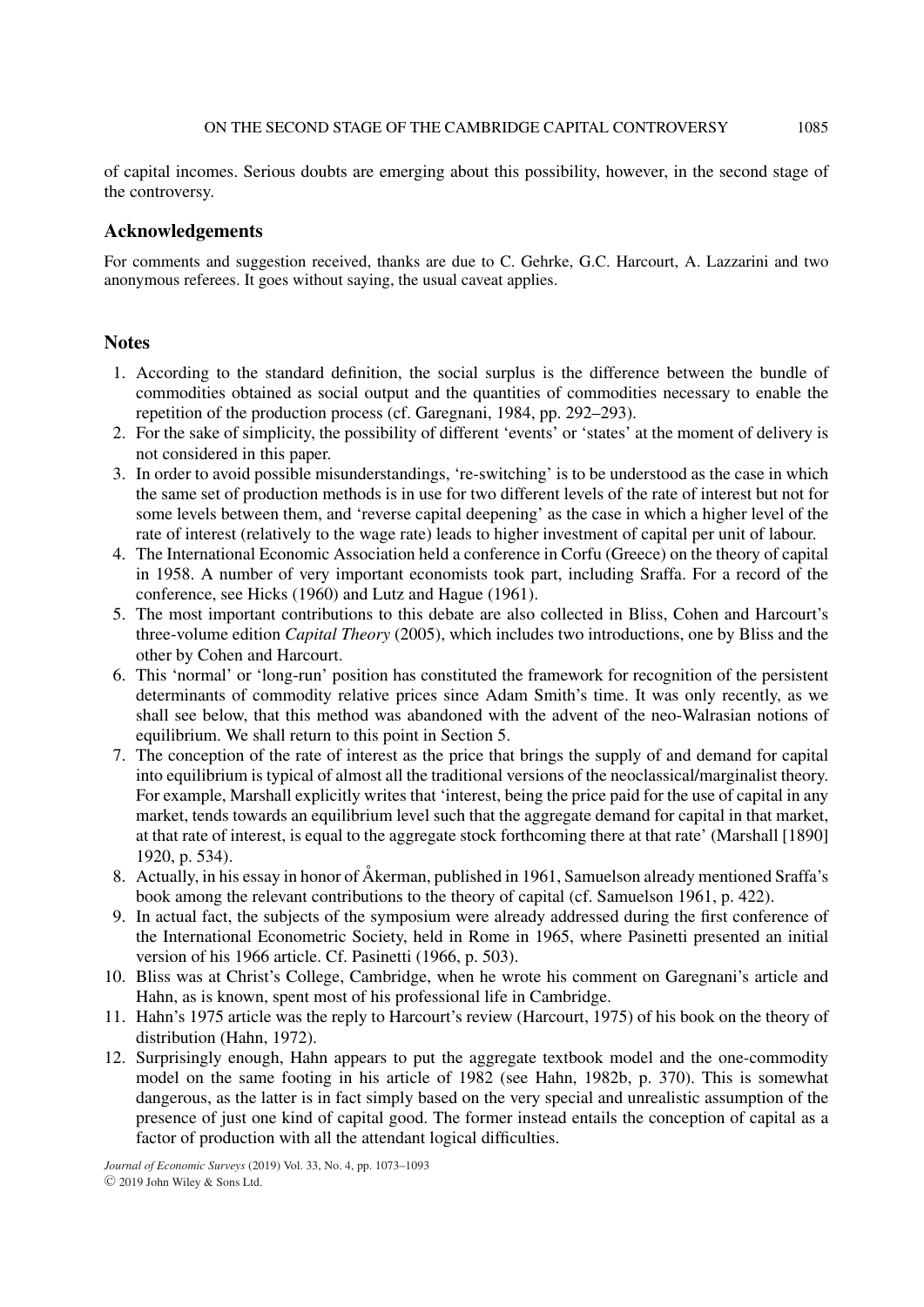- 13. The reader might think that this assumption is irrelevant because 'if markets were reopened at later dates for the same Arrow–Debreu commodities, then no additional trade would take place anyway' (Geanakoplos 1987, p. 122). It is not so simple, however, because if agents knew that markets would open again, they would behave differently from the outset and all the problems connected with expectations and speculative trades, upon which a vast literature exists, would arise. These problems are instead completely avoided within the Arrow–Debreu framework.
- 14. Similar arguments can also be found in Garegnani (1990), Currie and Steedman (1990), Kurz and Salvadori (2003) and Bilancini and Petri (2008).
- 15. The unrealistic features of the tâtonnement process are widely discussed by Fisher (1982, 1987), who also analysed a number of alternative adjustment processes. However, Fisher does not seem to be awere of the problems raised by Garegnani and Petri, which do not depend so much on the type of adjustment process as on the intertemporal nature of the equilibrium price vector.
- 16. For the origin of the new notions of equilibrium, see also Milgate (1979) and Gehrke (2003).
- 17. Criticism of the Walrasian theory of equilibrium with capital formation lies beyond the scope of the present paper. Interested readers are therefore referred to Garegnani (1990, pp. 11−23).
- 18. Hicks presented the abandonment of the traditional method as a great achievement for the general equilibrium theory, namely as the shift from 'Economic Statics' to 'Economic Dynamics'. For a critical assessment of this view, see Trabucchi (2013).
- 19. According to the reconstruction provided by Petri (1991), after the publication of the second edition of *Value and Capital* (1946), Hicks himself became gradually aware of the limitation of the 'temporary equilibrium method'. In particular, Petri argues that, in *Capital and Growth* (1965), Hicks included the incompatibility with a time-consuming process of adjustment among the 'serious defects' of the temporary equilibrium method.
- 20. Schefold's argument is quite different from Garegnani's. He starts from a given initial long-run position, an equilibrium in which relative prices remain stationary, and assumes that an increase in the supply of labour takes place through the immigration of workers from abroad. He then introduces a second long-run position in which the higher supply of labour is fully employed but the gross outputs remain unchanged. The intertemporal equilibrium considered by Schefold is the path linking the first long-run position to the second. Schefold's conclusion is that re-switching entails the instability of the intertemporal equilibrium path so conceived because, in the case of re-switching, the use of more labour-intensive methods of production would require an increase in the wage rate, whereas the initial excess supply of labour entails a decrease.
- 21. In Hahn (1982b), the commodities are called 'wheat' and 'barley' and the dates are '1976' and '1977'. In Garegnani's articles, the commodities are 'A' and 'B' and the dates '0' and '1'. See Appendix A for a complete description of the model.
- 22. As is known, in the Arrow–Debreu model, the own factor of interest  $(1 + r^i_{t,t+1})$  of a commodity *i* between two dates,  $t$  and  $t + 1$ , is the relative price of this commodity delivered in  $t$  in terms of the same commodity delivered in  $t + 1$ . In other words,  $p_t^i / p_{t+1}^i = (1 + r_{t,t+1}^i)$ . As a result, if there are two commodities and two dates of delivery, as in the Hahn–Garegnani model, then there are two own rates of interest. In Garegnani's argument, the own rate of interest of the numéraire commodity (commodity 'B') is treated as an independent variable in order to study how saving and investment react to its variations.
- 23. Clearly, if an economy has multiple equilibria, none of them can be globally stable.
- 24. A collection of the papers presented during the workshop was published in Hahn and Petri (2003).
- 25. See footnote 20 for a recontruction of Schefold's (2000) argument.
- 26. Parrinello (2005) argued that even though atemporal and intertemporal equilibria are formally equivalent (cf. Malinvaud 1961), the adjustment process needed to achieve the equilibrium price vector is different in the two cases. In his view, this conclusion could open the way to the possibility of instability due to reverse capital deepening.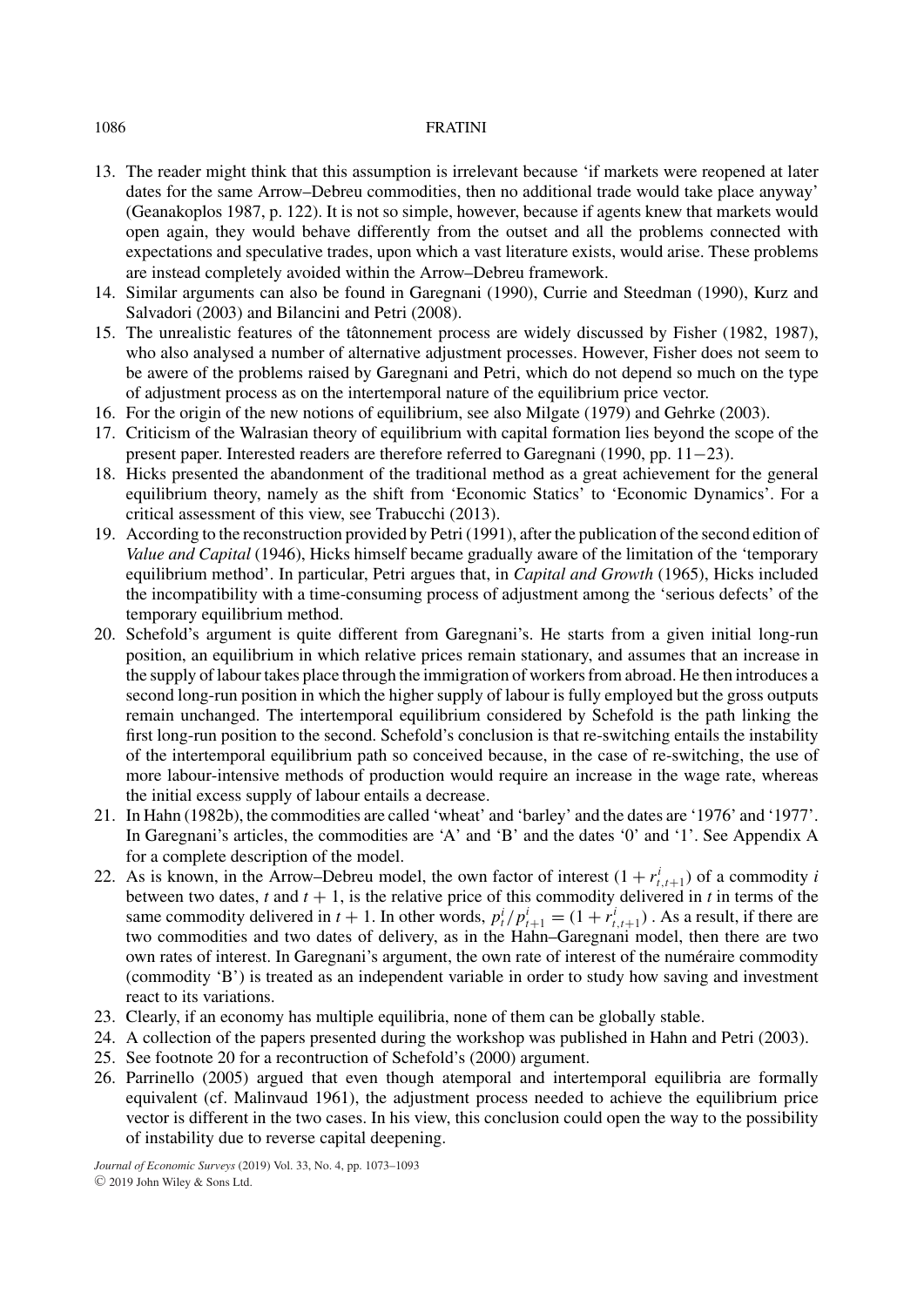- 27. According to the WARP, if a household can afford the consumption plans  $\mathbf{x}'$  and  $\mathbf{x}''$  for an initial price vector  $\mathbf{p}'$ , and prefers to consume  $\mathbf{x}'$ , then it will decide to consume  $\mathbf{x}''$  only for a price vector  $\mathbf{p}''$  such that  $\mathbf{x}'$  is no longer affordable. For a more technical discussion, see definition A.2 in Appendix A. Cf. also Mas-Colell et al. (1995, pp. 28−36).
- 28. While the aggregate WARP cannot rule out equilibrium indeterminacy, it is known that Arrow– Debreu economies generally have a finite number of equilibria. See Kehoe (1980) on this point and Fratini (2008) for further considerations.
- 29. Mandler's result was not completely new. It had already been proved that the aggregate WARP entails the (generic) uniqueness of equilibrium for Arrow–Debreu economies with constant-returns-to-scale production technology. See Kehoe (1980), Mas-Colell et al. (1995, pp. 606−610) and Schefold (1997, pp. 461−470).
- 30. In criticising Garegnani's contribution, Schefold remarks that appropriate (and relevant) notions of saving and investment are incompatible with the working of the Arrow–Debreu model. He claims that: '[Garegnani's] approach to the theory of saving is at odds with the conception of intertemporal equilibrium. There is no room for saving as unspent income without a definite commitment to acquire future goods – if necessary, contingent on the state of nature, with uncertainty as in Debreu (1959). Hence there is here no need for a macroeconomic coordination of savings and investment; equilibrium can be found in individual markets. Saving in a world with Keynesian uncertainty, by contrast, is a monetary phenomenon. Markets for future goods are absent. Uncertainty may be a sufficient motive to save in a disequilibrium where not even prices are uniform. Hence, the aggregation of capital to make savers indifferent between capital goods is not necessary for the process of saving to take place, as is clear from Keynesian theory' (Schefold 2007, p. 171).
- 31. If we get rid of the idea that capital is a factor of production, its real role emerges with clarity. As the classical economists and Marx distinctly saw, capital is what allows entrepreneurs to finance the beginning of the production process, to cover all those costs that must be paid in advance of the sale of output and the obtaining of revenues. Revenues, therefore, will allow capitalists to recover the sums paid in advance, but leaving also a profit, that is a surplus of the revenues above the costs.
- 32. Besides, reading a working-paper he published in 2009, it emerges quite clearly that although Garegnani referred his analysis to an Arrow–Debreu model, he argued as if markets opened in each period. He seems to conceive the Arrow–Debreu model as a sort of sequence of temporary equilibrium models and, therefore, he claims that households are subject to as many budget constraints as periods. Clearly, budget constraints would be meaningless if markets were not open and, accordingly, no trade could occur.

Actually, as stressed by Schefold, '[Garegani's (2003)] paper is difficult to read because [...] it provides an idiosyncratic synthesis of heterogeneous elements of different theoretical traditions' (Schefold 2007, p. 130).

- 33. It can be pointed out in passing that once goods with different dates of delivery are understood as different commodities, as they are in the neo-Walrasian models, production is still a one-way process from inputs to outputs even though inputs are commodities and not factors of production. In the neo-Walrasian theory, inputs are in fact commodities different from outputs. This emerges quite clearly from the analogy between atemporal and intertemporal interpretations of the Arrow–Debreu model (Malinvaud, 1961).
- 34. A similar model is also addressed in Bloise and Reichlin (2009).
- 35. If input prices are to be stationary, their relative scarcity must remain constant. As a result, the proportions between the quantities of different kinds of capital goods and between the quantity of each capital good and that of labour must remain unaltered. While this is compatible with a situation of steady growth, we shall refer here to a stationary economy for the sake of simplicity. In other words, the rate of growth of the labour force will be assumed to be nil.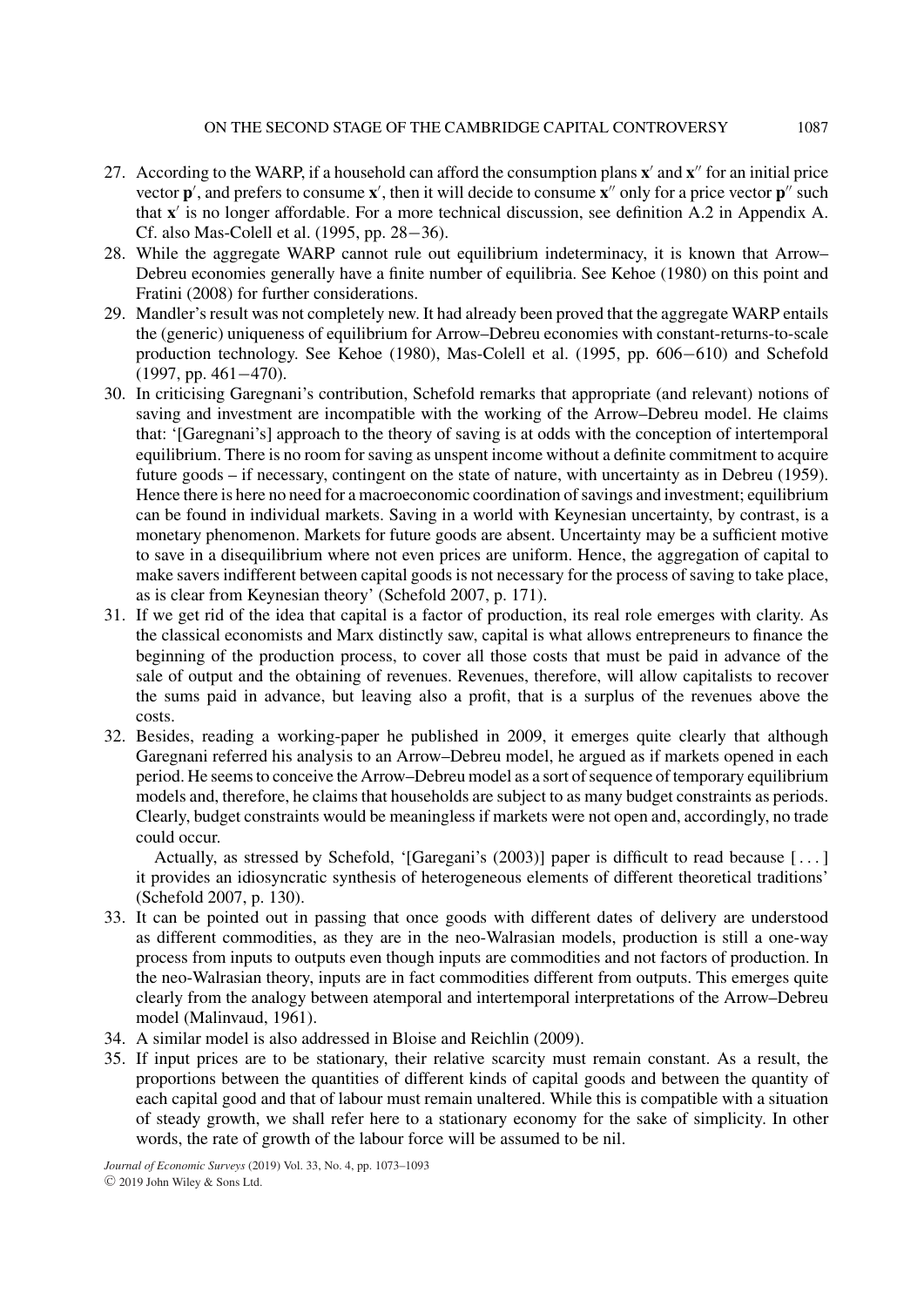- 36. For the sake of simplicity, it can be assumed that all the capital goods are circulating.
- 37. As is known, assuming the stationarity of relative prices, the wage rate and the price vector, for each technique, can be expressed as functions of the rate of interest.
- 38. Saving is typically an amount of value, the difference between income and expenditure in a certain period. However, when an equilibrium is reached, saving is converted, period by period, into the set of capital goods employed. Therefore, if the interest rate slightly increases starting from an equilibrium level, we can assume that the change in the amount of saving is greater than the change in the value of the equilibrium vector of assets (capital goods). Under this assumption, in the model considered in Fratini (2013), instability can only occur in case of re-switching (negative real Wicksell effects).
- 39. Some neo-Walrasian authors maintain an ambiguous attitude in this regard. On the one hand, they clearly state, as we have seen, that '[t]he rate of interest in not the price of capital' (Bliss 1975, p. 7). On the other, they say that aggregating capital goods in value terms (by means of a given price vector) makes it possible to conceive the 'marginal product' of this aggregate 'capital' and to establish its equality with the rate of interest (see Bliss 1975, pp. 109–110). Is this the same thing as saying that the rate of interest is the price for the use of the aggregate factor 'capital'? If so, then Bliss is contradicting himself. If not, then the equality discussed by Bliss is essentially meaningless. Another example of the same inconsistency can be found in Dixit (1977).
- 40. There is no need to distinguish between row and column vectors, as these can be identified from their position in the 'row-times-column' multiplication.
- 41. Proof: If **p**' and **p**" are two equilibrium price vectors, the production plans  $\mathbf{y}' = \mathbf{z}(\mathbf{p}')$  and  $\mathbf{y}'' = \mathbf{z}(\mathbf{p}'')$ belong to the set **Y**. As a result,  $\mathbf{p}' \cdot \mathbf{y}'' \le 0$  and  $\mathbf{p}'' \cdot \mathbf{y}' \le 0$ . This implies  $\mathbf{p}' \cdot \mathbf{z}(\mathbf{p}'') \le 0$  and  $\le 0$ . If the WARP holds for the excess-demand function  $\mathbf{z}(\mathbf{p})$ , however, then this is possible only when  $\mathbf{z}(\mathbf{p}') =$  $z(p'')$   $\blacksquare$
- 42. Proof: If **p**' and **p**'' are two equilibrium price vectors, then  $\mathbf{p}' \cdot \mathbf{y} \le 0$  and  $\mathbf{p}'' \cdot \mathbf{y} \le 0$ , which implies  $\mathbf{p}'' \cdot \mathbf{y} \leq 0 \ \forall \mathbf{y} \in \mathbf{Y}.$ 
	- Moreover, if the WARP holds for the excess-demand function  $z(p)$ , then, because of proposition A.1,  $\mathbf{z}(\mathbf{p}') = \mathbf{z}(\mathbf{p}'') = \mathbf{y}^*$ . Therefore  $\mathbf{p}' \cdot \mathbf{y}^* = \mathbf{p}'' \cdot \mathbf{y}^* = 0$ , which implies  $\mathbf{p}''' \cdot \mathbf{y}^* = 0$ .

Finally,  $\mathbf{z}(\mathbf{p}') = \mathbf{z}(\mathbf{p}'') = \mathbf{y}^*$  and  $\mathbf{p}''' \cdot \mathbf{y}^* = 0$  imply  $\mathbf{p}''' \cdot \mathbf{z}(\mathbf{p}') = \mathbf{p}''' \cdot \mathbf{z}(\mathbf{p}'') = 0$ . Therefore, if  $\mathbf{z}(\mathbf{p}''') =$  $z(\mathbf{p}') = z(\mathbf{p}'') = \mathbf{y}^*$ , then the WARP would imply  $\mathbf{p}' \cdot z(\mathbf{p}''') > 0$  and  $\mathbf{p}'' \cdot z(\mathbf{p}''') > 0$ . This is impossible, however, as it would imply  $\mathbf{p}'' \cdot \mathbf{z}(\mathbf{p}''') = \sigma \mathbf{p}' \cdot \mathbf{z}(\mathbf{p}''') + (1 - \sigma) \mathbf{p}'' \cdot \mathbf{z}(\mathbf{p}''') > 0$ , which is incompatible with Walras's law. Therefore,  $\mathbf{z}(\mathbf{p}^{\'\prime\prime}) = \mathbf{z}(\mathbf{p}^{\prime\prime}) = \mathbf{z}(\mathbf{p}^{\prime\prime}) = \mathbf{y}^*$ 

- 43. For the sake of simplicity, all the capital goods considered in our model are circulating.
- 44. In this model, as there is no saving by elderly people for clearly evident reasons, the total amount of gross saving in each period corresponds to the difference between the income and consumption expenditure of the young.

# **References**

- Arrow, K.J. and Debreu, G. (1954) Existence of an equilibrium for a competitive economy. *Econometrica* 22(3): 265–290.
- Bilancini, E. and Petri, F. (2008) A comment on Gintis's "the dynamics of general equilibrium". *Economics Bulletin* 2(3): 1–7.
- Bliss, C.J. (1970) Comment on Garegnani. *Review of Economic Studies* 37(3): 437–438.
- Bliss, C.J. (1975) *Capital Theory and Distribution of Income*. Amsterdam/New York: North-Holland/Elsevier.
- Bliss, C.J., Cohen, A.J. and Harcourt, G.C. (eds.). (2005) *Capital Theory*. 3 vols. Cheltenham: Edward Elgar.
- Bloise, G. and Reichlin, P. (2009) An obtrusive remark on capital and comparative statics. *Metroeconomica* 60(1): 54–76.
- Bruno, M., Burmeister, E. and Sheshinski, E. (1966) The nature and implications of the reswitching of techniques. *Quarterly Journal of Economics* 80(4): 526–553.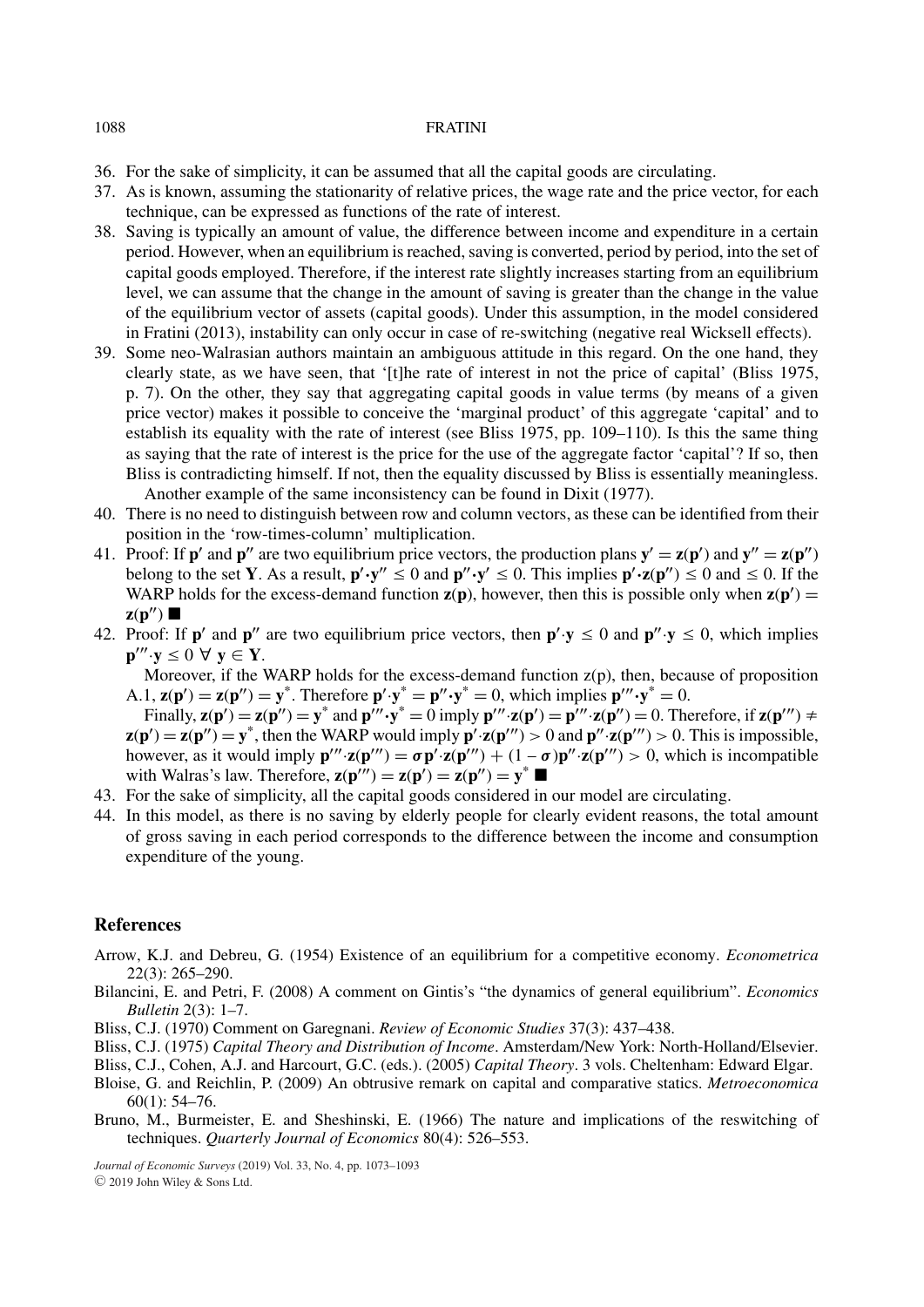- Champernowne, D.G. (1953–1954) The production function and the theory of capital: a comment. *Review of Economic Studies* 21(2): 112–135.
- Cohen, A.J. and Harcourt, G.C. (2003) Retrospectives: whatever happened to the Cambridge capital theory controversies? *Journal of Economic Perspectives* 17(1): 199–214.
- Currie, M. and Steedman, I. (1990) *Wrestling with Time. Problems in Economic Theory*. Manchester: Manchester University Press.
- Debreu, G. (1959) *Theory of Value*. New York: Wiley.
- Dixit, A. (1977) The accumulation of capital theory. *Oxford Economic Papers* 29(1): 1–29.
- Fisher, F.M. (1982) *Disequilibrium Foundations of Equilibrium Economics*. Cambridge: Cambridge University Press.
- Fisher, F.M. (1987) Adjustment process and stability. In J. Eatwell, M. Milgate and P. Newman (eds.), *The New Palgrave Dictionary of Economics* (Vol. I, pp. 26–29). London: Macmillan.
- Fratini, S.M. (2007) Reswitching of techniques in an intertemporal equilibrium model with overlapping generations. *Contributions to Political Economy* 26(1): 43–59.
- Fratini, S.M. (2008) Economic generality versus mathematical genericity: activity-level indeterminacy and the index theorem in constant returns production economies. *Metroeconomica* 59(2): 266–275.
- Fratini, S.M. (2013) Real Wicksell effect, demand for capital and stability. *Metroeconomica* 64(2): 346–360.
- Fratini, S.M. (2015) A note on reswitching and intertemporal prices. *Review of Political Economy* 27(4): 666–678.
- Garegnani, P. (1966) Switching of techniques. *Quarterly Journal of Economics* 80(4): 554–567.
- Garegnani, P. (1970a) Heterogeneous capital, the production function and the theory of distribution. *Review of Economic Studies* 37(3): 407–436.
- Garegnani, P. (1970b) A reply. *Review of Economic Studies* 37(3): 439.
- Garegnani, P. (1976) On a change in the notion of equilibrium in recent work on value and distribution. In M. Brown, K. Sato and P. Zarembka (eds.), *Essays in Modern Capital Theory* (pp. 25–45). Amsterdam: North-Holland.
- Garegnani, P. (1983) Two routes to effective demand: comment on Kregel. In J.A. Kregel (ed.), *Distribution, Effective Demand And International Economic Relations* (pp. 69–80). London and Basingstoke: Macmillan.
- Garegnani, P. (1984) Value and distribution in the classical economists and Marx. *Oxford Economic Papers* 36(2): 291–325.
- Garegnani, P. (1990) Quantity of capital. In J. Eatwell, M. Milgate and P. Newman (eds.), *The New Palgrave: Capital Theory* (pp. 1–73). London: Macmillan.
- Garegnani, P. (2000) Savings, investment and the quantity of capital in a system of general intertemporal equilibrium. In H.D. Kurz (ed.), *Critical Essays on Piero Sraffa's Legacy in Economics* (pp. 392–445). Cambridge: Cambridge University Press.
- Garegnani, P. (2003) Savings, investment and capital in a system of general intertemporal equilibrium. In F.H. Hahn and F. Petri (eds.), *General Equilibrium. Problems and Prospects*(pp. 117–172). London: Routledge.
- Garegnani, P. (2005a) Capital and intertemporal equilibria: a reply to mandler. *Metroeconomica* 56(4): 411–437.
- Garegnani, P. (2005b) Further on capital and intertemporal equilibria: a rejoinder to mandler. *Metroeconomica* 56(4): 495–502.
- Garegnani, P. (2010) Capital in the neoclassical theory. Some notes and a 'reply to professor bliss's comment'. In A. Birolo, D. Foley, H.D. Kurz, B. Schefold and I. Steedman (eds.), *Production, Distribution and Trade: Alternative Perspectives* (pp. 77–100). London: Routledge.
- Garegnani, P. (2011) Savings, investment and capital in a system of general intertemporal equilibrium. In R. Ciccone, C. Gehrke and G. Mongiovi (eds.), *Sraffa and Modern Economics* (pp. 13–74). London: Routledge.
- Garegnani, P. (2012) On the present state of the capital controversy. *Cambridge Journal of Economics* 36(6): 1417–1432.
- Geanakoplos, J. (1987) Arrow-Debreu model of general equilibrium. In J. Eatwell, M. Milgate and P. Newman (eds.), *The New Palgrave Dictionary of Economics* (Vol. I, pp. 116–124). London: Macmillan.
- Gehrke, C. (2003) On the transition from long-period to short-period equilibria. *Review of Political Economy* 15(1): 85–106.

*Journal of Economic Surveys* (2019) Vol. 33, No. 4, pp. 1073–1093  $\odot$  2019 John Wiley & Sons Ltd.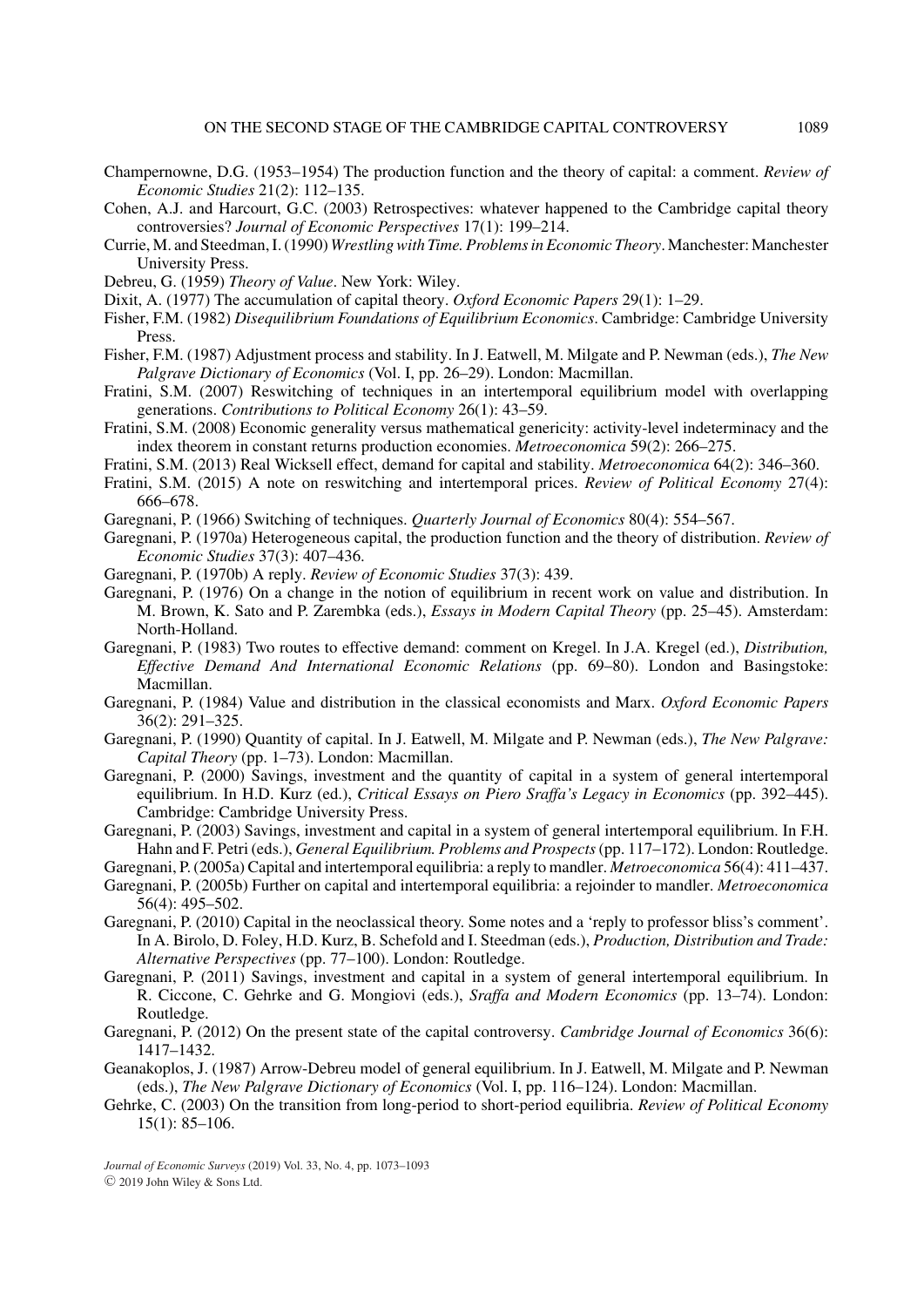Hahn, F.H. (1972) *The Share of Wages in the National Income. An Enquiry into the Theory of Distribution*. London: Weidenfeld and Nicolson.

Hahn, F.H. (1975) Revival of political economy: the wrong issues and the wrong argument. *Economic Record* 51(3): 360–364.

- Hahn, F.H. (1982a) Stability. In K.J. Arrow and M.D. Intrilligator (eds.), *Handbook of Mathematical Economics* (Vol. II, pp. 745–793). Amsterdam: North-Holland.
- Hahn, F.H. (1982b) The neo-Ricardians. *Cambridge Journal of Economics* 6(4): 353–362.
- Hahn, F.H. and Petri, F. (eds.). (2003) *General Equilibrium. Problems and Prospects*. London: Routledge.
- Harcourt, G.C. (1969) Some Cambridge controversies in the theory of capital. *Journal of Economic Literature* 7(2): 369–405.
- Harcourt, G.C. (1972) *Cambridge Controversies in the Theory of Capital*. Cambridge: Cambridge University Press.
- Harcourt, G.C. (1975) Decline and rise: the revival of (classical) political economy. *Economic Record* 51(3): 339–356.
- Harcourt, G.C. (2015) On the Cambridge, England, critique of the marginal productivity theory of distribution. *Review of Radical Political Economics* 47(2): 243–255.
- Hicks, J.R. (1932) *Theory of Wages*. London: Macmillan.
- Hicks, J.R. ([1939] 1946) *Value and Capital: An Inquiry into Some Fundamental Principles of Economic Theory*. Oxford: Clarendon Press.
- Hicks, J.R. (1960) Thoughts on the theory of capital. The Corfu conference. *Oxford Economic Papers* 12(2): 123–132.
- Hicks, J.R. (1965) *Capital and Growth*. Oxford: Clarendon Press.
- Lazzarini, A. (2015) Some unsettled issues in a second phase of the Cambridge-Cambridge controversy. *Review of Radical Political Economics* 47(2): 256–273.
- Levhari, D. (1965) A non-substitution theorem and switching of techniques. *Quarterly Journal of Economics* 79(1): 98–105.
- Lutz, F.A. and Hague, D.C. (eds.). (1961) *The Theory of Capital. Proceedings of a Conference Held by the International Economic Association*. London: Macmillan.
- Kaldor, N. (1937) Annual survey of economic theory: the recent controversy on the theory of capital. *Econometrica* 5(3): 201–233.
- Kehoe, T.J. (1980) An index theorem for general equilibrium models with production. *Econometrica* 48(5): 1221–1232.
- Kurz, H.D. (ed.). (2000) *Critical Essays on Piero Sraffa's Legacy in Economics*. Cambridge: Cambridge University Press.
- Kurz, H.D. and Salvadori, N. (2003) "Classical" vs "Neoclassical" theories of value and distribution and the long-period method. In F.H. Hahn and F. Petri (eds.), *General Equilibrium. Problems and Prospects* (pp. 216–245). London: Routledge.
- Malinvaud, E. (1953) Capital accumulation and efficient allocation of resources. *Econometrica* 21(2): 233–268.
- Malinvaud, E. (1961) The analogy between atemporal and intertemporal theories of resource allocation. *Review of Economic Studies* 28(3): 143–160.
- Mandler, M. (2002) Classical and neoclassical indeterminacy in one-shot versus ongoing equilibria. *Metroeconomica* 53(3): 203–222.
- Mandler, M. (2005) Well-behaved production economies. *Metroeconomica* 56(4): 477–494.
- Marshall, A. ([1890] 1920) *Principles of Economics*. London: Macmillan.
- Mas-Colell, A., Whinston, M.D. and Green, J.R. (1995) *Microeconomic Theory*. New York and Oxford: Oxford University Press.
- Milgate, M. (1979) On the origin of the notion of 'intertemporal equilibrium'. *Economica* 46(181): 1–10.
- Morishima, M. (1966) Refutation of the non-switching theorem. *Quarterly Journal of Economics* 80(4): 520–525.
- Parrinello, S. (2005) Intertemporal competitive equilibrium, capital and the stability of tâtonnement pricing revisited. *Metroeconomica* 56(4): 514–531.

*Journal of Economic Surveys* (2019) Vol. 33, No. 4, pp. 1073–1093  $© 2019$  John Wiley & Sons Ltd.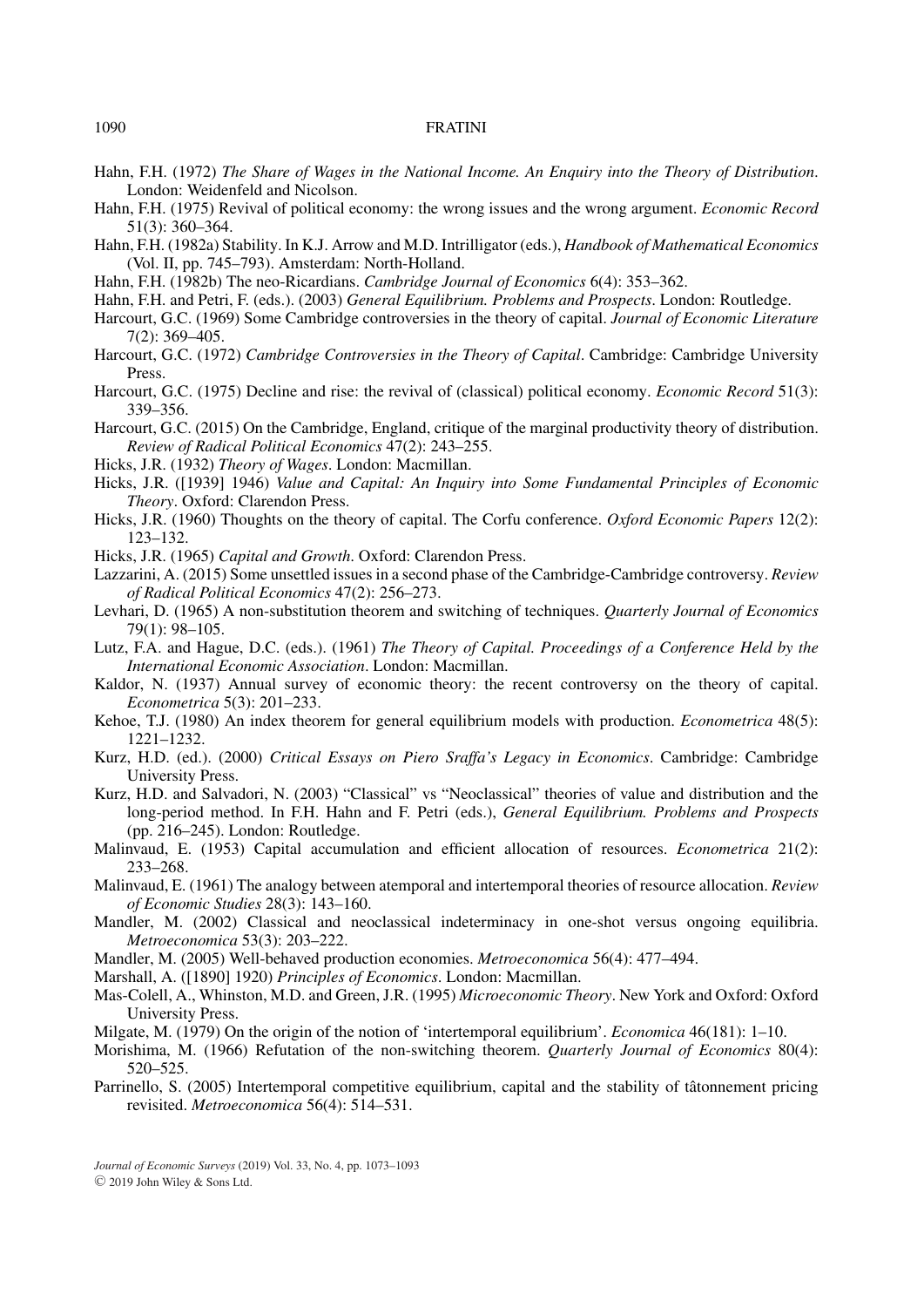- Parrinello, S. (2008) The stability of general intertemporal equilibrium: a note on Schefold. *Metroeconomica* 59(2): 305–312.
- Parrinello, S. (2011) The market for saving in the theory of general intertemporal equilibrium. In N. Salvadori and C. Gehrke (eds.), *Keynes, Sraffa and the Criticism of Neoclassical Theory* (pp. 313–329). London: Routledge.
- Pasinetti, L.L. (1966) Changes in the rate of profit and switches of techniques. *Quarterly Journal of Economics* 80(4): 503–517.
- Petri, F. (1978) The difference between long-period and short-period general equilibrium and the capital theory controversy. *Australian Economic Papers* 17(31): 246–260.
- Petri, F. (1991) Hick's recantation of the temporary equilibrium method. *Review of Political Economy* 3(3): 268–288.
- Petri, F. (2004) *General Equilibrium, Capital and Macroeconomics: A Key to Recent Controversies in Equilibrium Theory*. Cheltenham: Edward Elgar.
- Petri, F. (2017) The passage of time, capital, and investment in traditional and in recent neoclassical value theory. *Œconomia* 7(1): 111–140.
- Piketty, T. (2014) *Capital in the Twenty- First Century*. Cambridge (Mass.) and London: Harvard University Press.
- Robinson, J. (1953–1954) The production function and the theory of capital. *Review of Economic Studies* 21(2): 81–106.
- Samuelson, P.A. (1961) A new theorem on nonsubstitution. In H. Hegeland (ed.), *Money, Growth, and Methodology and other Essays in Economics in Honor of Johan Åkerman (pp. 407–423). Lund: CWK* Gleerup.
- Samuelson, P.A. (1962) Parable and realism in capital theory: the surrogate production function. *Review of Economic Studies* 29(3): 193–206.
- Samuelson, P.A. (1966) A summing up. *Quarterly Journal of Economics* 80(4): 568–583.
- Schefold, B. (1997) *Normal Prices, Technical Change and Accumulation*. London: Macmillan.
- Schefold, B. (2000) Paradoxes of capital and counter-intuitive changes of distribution in an intertemporal equilibrium model. In H.D. Kurz (ed.), *Critical Essays on Piero Sraffa's Legacy in Economics* (pp. 363–391). Cambridge: Cambridge University Press.
- Schefold, B. (2003) Applications of the classical approach. In F.H. Hahn and F. Petri (eds.), *General Equilibrium. Problems and Prospects* (pp. 440–467). London: Routledge.
- Schefold, B. (2005a) Reswitching as a cause of instability of intertemporal equilibrium. *Metroeconomica*, 56(4): 438–476.
- Schefold, B. (2005b) Zero wages—no problem? A reply to Mandler. *Metroeconomica* 56(4): 503–513.
- Schefold, B. (2007) Savings, investment and capital in a system of general intertemporal equilibrium an extended comment on Garegnani with a note on Parrinello. In G. Chiodi and L. Ditta (eds.), *Sraffa or An Alternative Economics* (pp. 127–184). Basingstoke: Palgrave-Macmillan.
- Shove, G. (1933) Review of J.R. Hicks, the theory of wages, 1932. *Economic Journal* 43(171): 460–473.
- Sraffa, P. (1932) Dr. Hayek on money and capital. *Economic Journal* 42(165): 42–53.
- Sraffa, P. (1960) *Production of Commodities by Means of Commodities. Prelude to a Critique of Economic Theory*. Cambridge: Cambridge University Press.
- Stiglitz, J.E. (1974) The Cambridge-Cambridge controversy in the theory of capital; a view from new haven: a review article. *Journal of Political Economy* 82(4): 893–903.
- Trabucchi P. (2013) Capital and stationary states: considerations on the reasons adduced for abandoning the method of normal positions. In E.S. Levrero, A. Palumbo, A. Stirati (eds.), *Sraffa and the Reconstruction of Economic Theory: Volume One* (pp. 129–149). London: Palgrave Macmillan.
- Walras, L. (1954) *Elements of Pure Economics*. London: George Allen & Unwin.

# **Appendix A: The Hahn–Garegnani model**

The model considered by Hahn (1982b) and Garegnani (2000, 2003, 2011) is an Arrow–Debreu model in which there are two commodities, say *a* and *b*, and two dates of delivery, 0 and 1. The initial endowments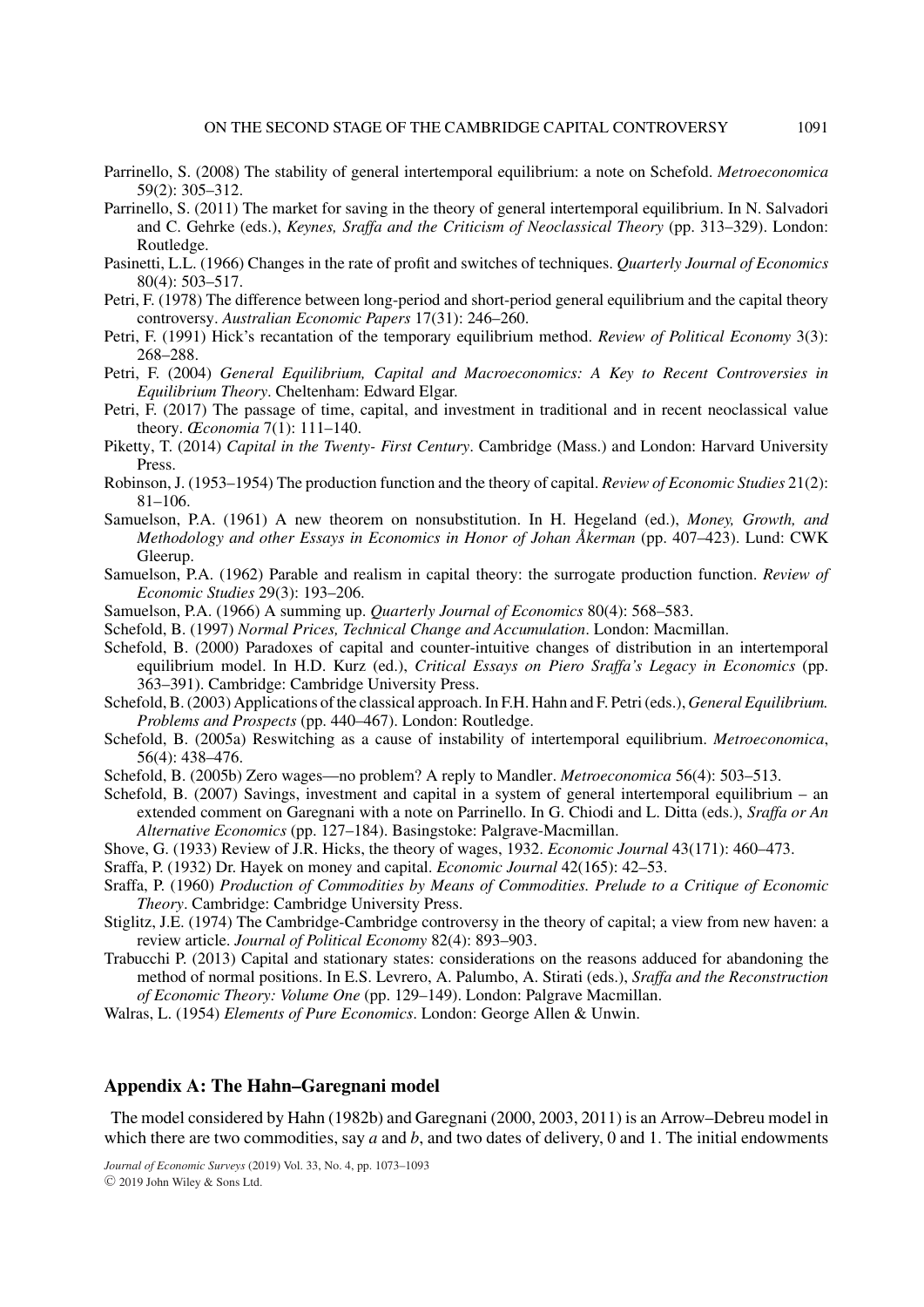of the economy include given quantities of commodities *a* and *b* delivered in 0 and a given quantity of labour to perform during period 0:  $\omega = [\bar{A}_0, \bar{B}_0, \bar{L}, 0, 0]$ .<sup>40</sup>

The endowments of commodities *a* and *b* available in 0 are partly consumed directly in that period and partly employed, with labour, in the production of commodities *a* and *b* delivered in 1. In accordance with the customary notation,  $y = [-A_0, -B_0, -L, A_1, B_1]$  is a production plan. A production plan is technically feasible if and only if it belongs to the production set *Y*. In particular, it can be assumed there are *m* linear production methods or activities whose technical coefficients are the columns of a 5×*m* matrix **M**. In this case,  $Y = \{y \in R^5 : y = Mv, v \in R^m\}$ , where v is a vector of activity levels.

On the consumption side, given households' preferences and endowments, their market demand for commodities is a function of the price vector  $\mathbf{p} = [p_{a0}, p_{b0}, w, p_{a1}, p_{b1}] \in R_+^5$ . Namely,  $\mathbf{x}(\mathbf{p}) =$  $[x_{a0}(\mathbf{p}), x_{b0}(\mathbf{p}), 0, x_{a1}(\mathbf{p}), x_{b1}(\mathbf{p})]$ . The market excess-demand function can also be defined as  $\mathbf{z}(\mathbf{p}) \equiv$  $\mathbf{x}(\mathbf{p}) - \boldsymbol{\omega}.$ 

**Definition A.1.** For this economy, a price vector  $p^* \in R_+^5$  is an equilibrium if and only if: (i)  $\exists y^* \in Y$ :  $z(p^*) = y^*$ ; *(ii)*  $p^* \cdot y \le 0 \ \forall \ y \in Y$ .

Since Arrow and Debreu (1954) proved that at least one equilibrium exists for this model, Hahn's conclusion is that commodity relative prices, own rates of interest – which are again commodity relative prices, as  $(1 + r_a) = p_{a0}/p_{a1}$  and  $(1 + r_b) = p_{b0}/p_{b1}$  – and wage rate are determined with no reference to capital as a factor of production.

Garegnani's reply, as stated above, is that reverse capital deepening can be a cause of equilibrium multiplicity in this economy because of the implicit presence of a market for saving and investments. He defines the amount of saving as the value of the part of the initial endowments of commodities that is not directly consumed in period 0:  $S(\mathbf{p}) \equiv p_{a0}[\bar{A}_0 - x_{a0}(\mathbf{p})] + p_{b0}[\bar{B}_0 - x_{b0}(\mathbf{p})]$ . As regards investments, if  $A_0(p)$  and  $B_0(p)$  are the inputs of commodities *a* and *b* employed, with an amount of labour  $\bar{L}$ , in order to produce the quantities of outputs  $x_{a1}(\mathbf{p})$  and  $x_{b1}(\mathbf{p})$ , in Garegnani's analysis the amount of investment is  $I(\mathbf{p}) \equiv p_{a0}A_0(\mathbf{p}) + p_{b0}B_0(\mathbf{p}).$ 

Garegnani then replaces the market clearing conditions for commodities *a* and *b* delivered in 0 with the two following conditions: (i)  $S(\mathbf{p}) = I(\mathbf{p})$ ; (ii)  $\bar{A}_0/\bar{B}_0 = [x_{a0}(\mathbf{p}) + A_0(\mathbf{p})]/[x_{b0}(\mathbf{p}) + B_0(\mathbf{p})]$ . As solutions of Garegnani's modified system are equivalent to solutions of the original system, he claims that reverse capital deepening, by affecting the shape of the investment function, can bring about equilibrium multiplicity.

As can be easily proved for this model, however, if the weak axiom of revealed preference (WARP) holds for the excess-demand function **z**(**p**), then the equilibrium is (generically) unique.

**Definition A.2.** *If p'* and **p'** are two price vectors such that  $p' \neq p''$ , the WARP holds for the excess-demand function  $z(p)$  if  $z(p') \neq z(p'')$  and  $p' \cdot z(p'') \leq 0$  imply  $p'' \cdot z(p') > 0$ .

**Proposition A.1.** *Let p'* **and <b>p''** be two equilibrium price vectors of the economy. If the WARP holds for *the excess-demand function*  $z(\mathbf{p})$ , then  $z(\mathbf{p}') = z(\mathbf{p}'') = \mathbf{y}^{*,41}$ 

**Proposition A.2.** Let  $p'$  and  $p''$  be two equilibrium price vectors of the economy. If the WARP holds for *the excess-demand function*  $z(p)$ *, then every price vector*  $p''' = \sigma p' + (1 - \sigma)p''$ *, with*  $0 < \sigma < 1$ *, is an equilibrium price vector.42*

The second proposition tells us that if improbable cases of equilibrium indeterminacy are ruled out, then an economy whose excess-demand function **z**(**p**) satisfies the WARP has a unique equilibrium independently of any assumption about technical coefficients of production in the matrix **M**.